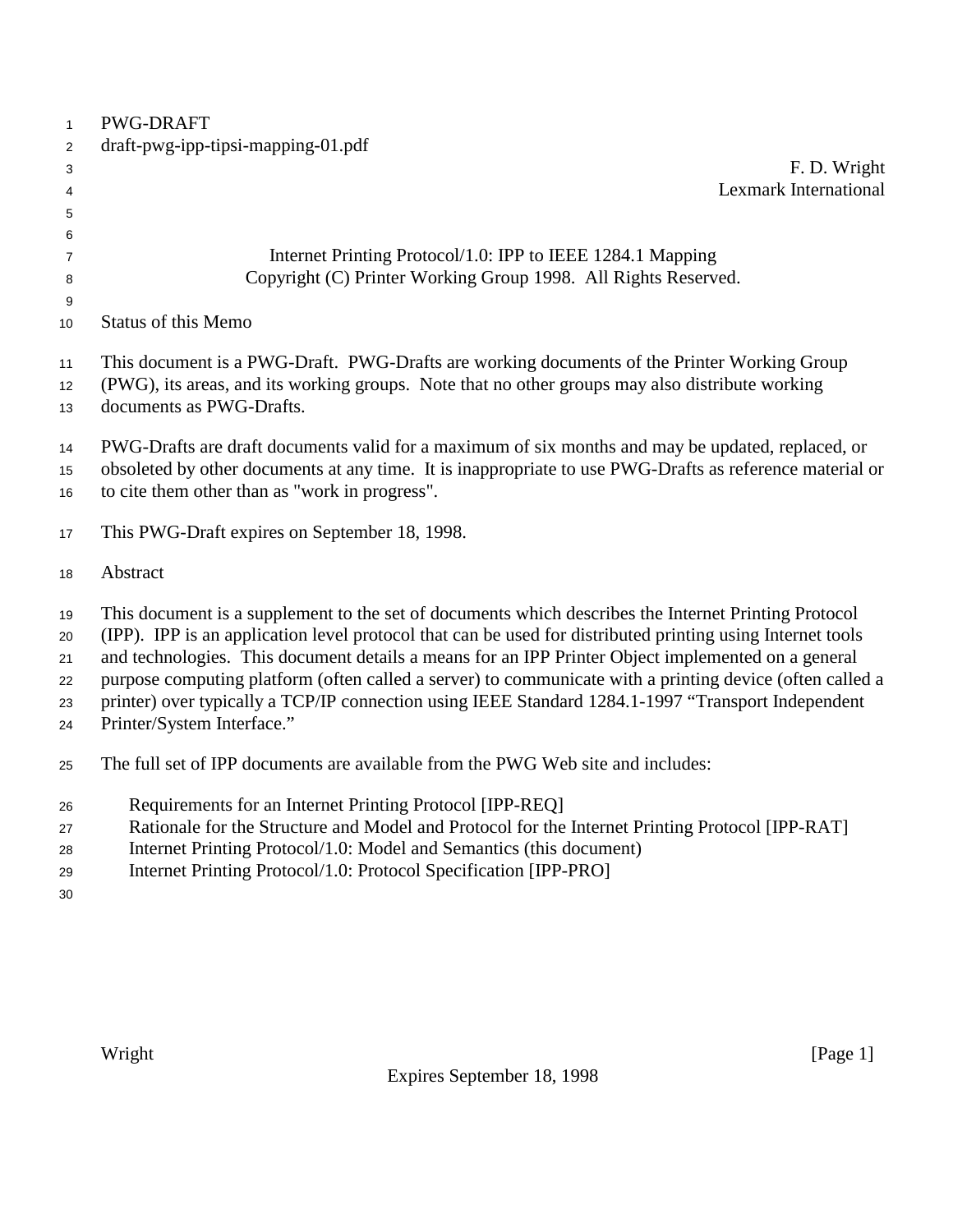31

# **Table of Contents**

| 32 |        |                                                                                    |    |
|----|--------|------------------------------------------------------------------------------------|----|
| 33 |        |                                                                                    |    |
| 34 |        |                                                                                    |    |
| 35 |        |                                                                                    |    |
| 36 |        |                                                                                    |    |
| 37 |        |                                                                                    |    |
| 38 |        |                                                                                    |    |
| 39 |        | 4.  IPP Printer Attributes Compared to TIP/SI Printer Status and Configuration  11 |    |
| 40 |        |                                                                                    |    |
| 41 |        |                                                                                    |    |
| 42 |        |                                                                                    |    |
| 43 |        |                                                                                    |    |
| 44 |        |                                                                                    |    |
| 45 |        |                                                                                    |    |
| 46 |        |                                                                                    |    |
| 47 |        |                                                                                    |    |
| 48 |        |                                                                                    |    |
| 49 |        |                                                                                    |    |
| 50 | 8.2.1  | Input 121                                                                          |    |
| 51 | 8.2.2  |                                                                                    |    |
| 52 | 8.2.3  |                                                                                    |    |
| 53 | 8.2.4  |                                                                                    |    |
| 54 | 8.2.5  |                                                                                    |    |
| 55 | 8.2.6  |                                                                                    |    |
| 56 | 8.2.7  |                                                                                    |    |
| 57 | 8.2.8  |                                                                                    |    |
| 58 | 8.2.9  |                                                                                    |    |
| 59 | 8.2.10 |                                                                                    |    |
| 60 | 8.2.11 |                                                                                    |    |
| 61 | 8.2.12 |                                                                                    |    |
| 62 |        |                                                                                    |    |
| 63 |        |                                                                                    | 25 |
| 64 |        |                                                                                    |    |
| 65 |        |                                                                                    |    |
| 66 |        |                                                                                    |    |
| 67 |        |                                                                                    |    |
| 68 |        |                                                                                    |    |
| 69 |        |                                                                                    |    |
| 70 |        |                                                                                    |    |
|    |        |                                                                                    |    |

Wright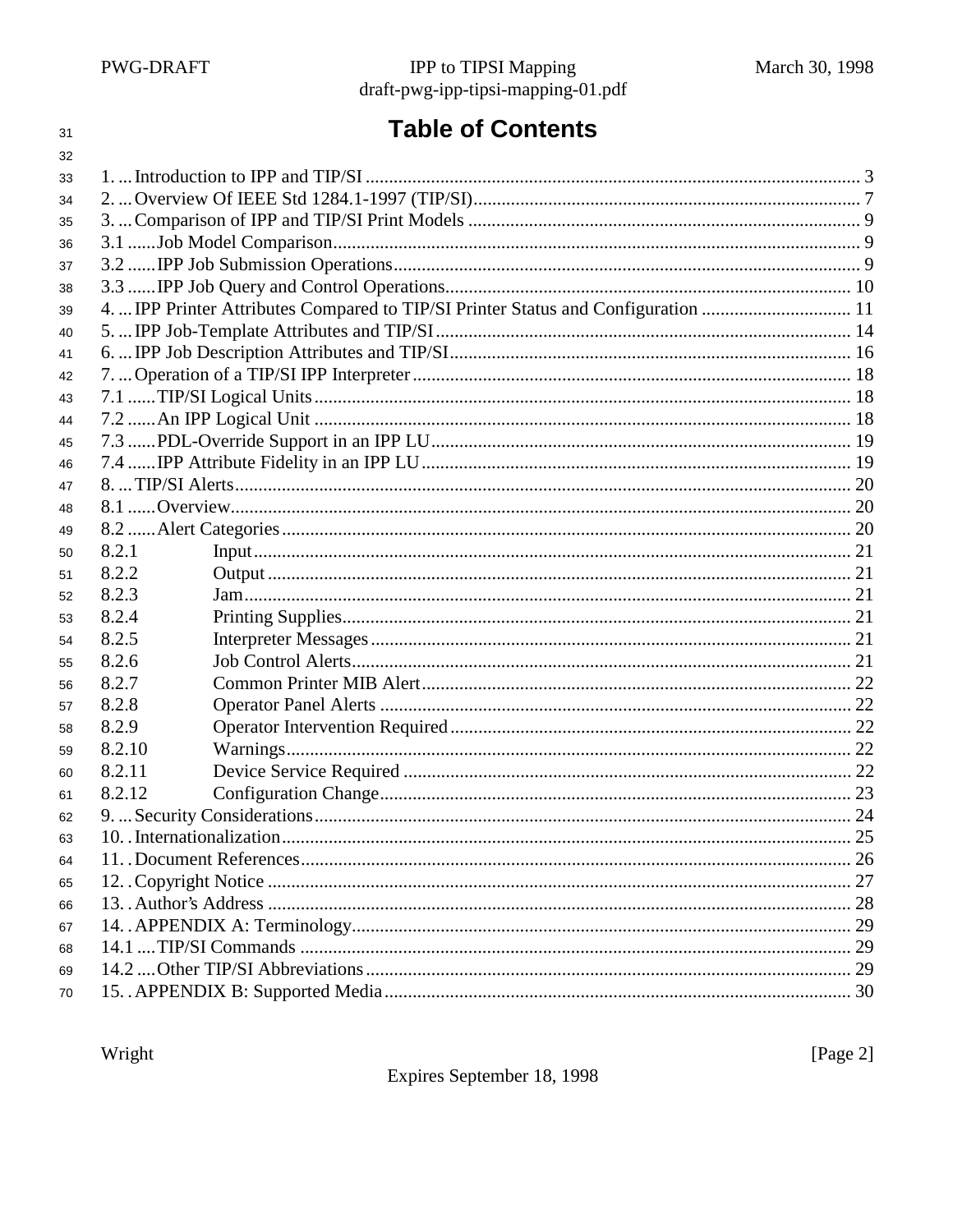## **1. Introduction to IPP and TIP/SI**

The Internet Printing Protocol (IPP) is an application level protocol that can provide distributed printing

- using Internet tools and technologies. IPP version 1.0 (IPP/1.0) focuses only on end user functionality. Anyone reading this document for the first time is strongly encouraged to read the IPP document set.
- 
- The IPP V1.0 model describes a print environment with only an IPP Client and an IPP Printer. It is
- important, however, to understand that in many real system implementations (which lie underneath the abstracted model), there are other components of a print service which are not explicitly defined in the
- IPP/1.0 model. The following figure illustrates where IPP/1.0 fits with respect to these other
- components. Note that in the figure, the communications means between the IPP Printer's Print Service
- and the actual output device is undefined. In some implementations, it is expected that the IPP Server,
- the Print Service, and the output device will be contained in one physical entity in which case the
- communications means among them is unimportant. In what is expected to be a common
- implementation, the IPP Server and the IPP Print Service are implemented on a general purpose
- computing platform and the output device is a separate device which marks on the media. In this case,
- there are many advantages to a standard communications means or protocol to be defined. IEEE
- Standard 1284.1-1997 defines a robust, general purpose protocol for communications between a
- "system" and a "printer." This document will describe the application of IEEE Std. 1284.1-1997 to the
- IPP environment.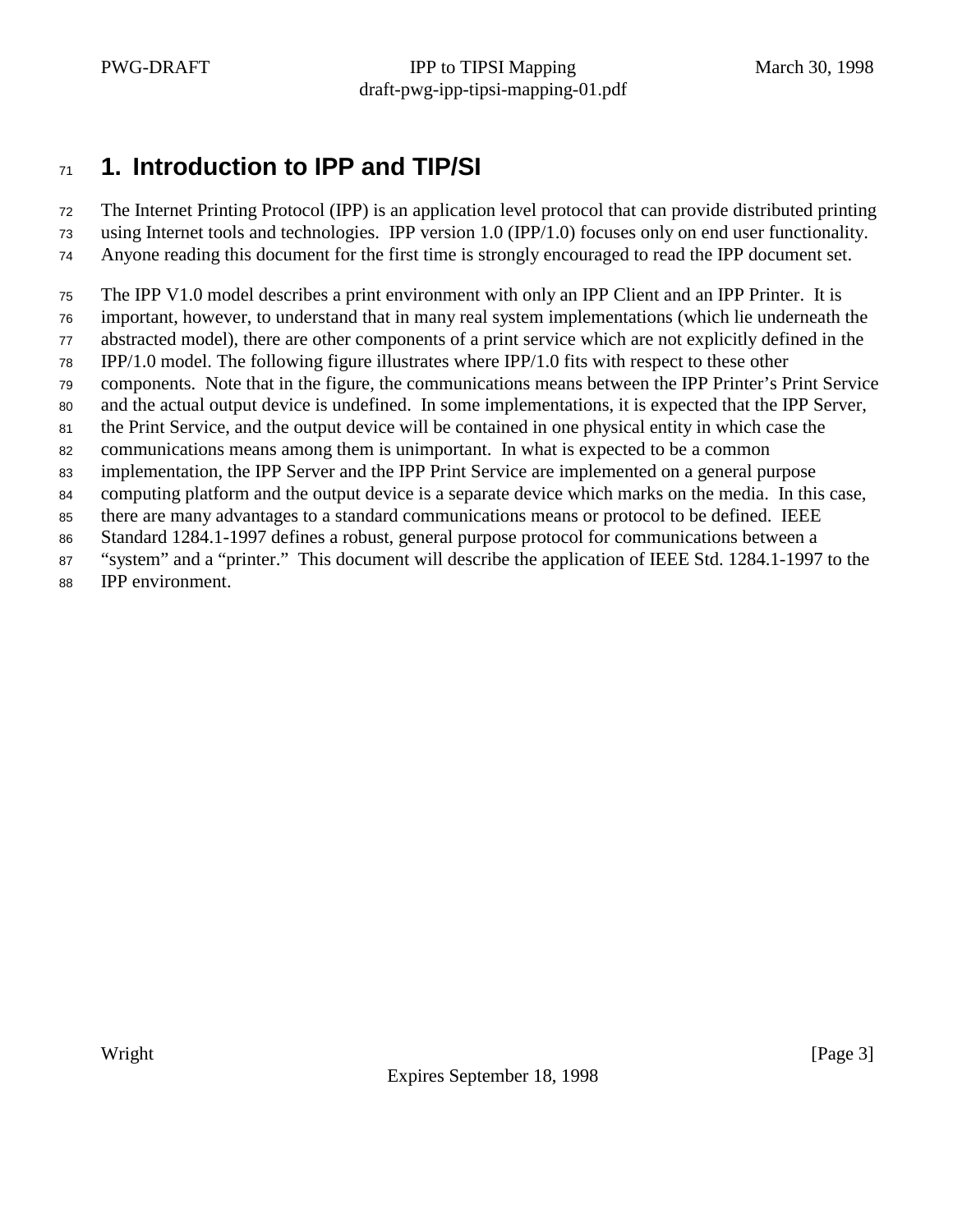

 devices along with the spooling, scheduling and multiple device management functions often associated with a print server. When this system is implemented as separate devices, e.g. a server and a printer, the server must know the state, capabilities and status of the output device. For the server to remain synchronized with multiple printers, a non-polling, alert driven communications means is needed. IEEE Std 1284.1-1997 provides this means. The next figure, shows the possible configurations of an IPP Printer. The "Hosted Printer" and "Fan-Out" examples, are prime candidates for using IEEE Std 1284.1-

1997.

Expires September 18, 1998

Wright [Page 4]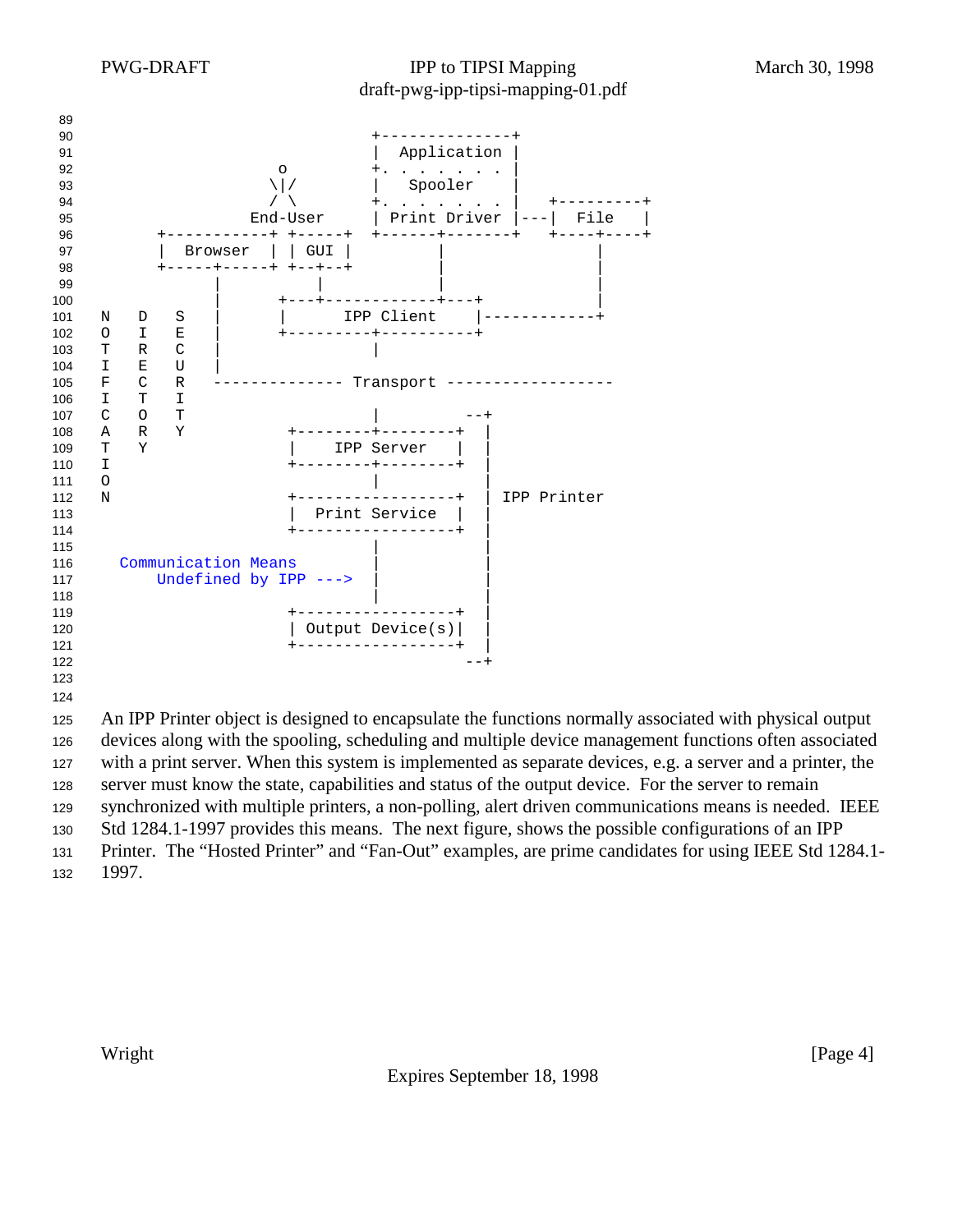Legend: ##### indicates a Printer object which is either embedded in an output device or is hosted in a server. The Printer object might or might not be capable of queuing/spooling. Embedded Printer: output device +---------------+ O +--------+ | ########### | /|\ | client |------------IPP------------># Printer # | / \ +--------+ | # Object # | | ########### | +---------------+ Hosted Printer: +---------------+ O +--------+ ########### | | 154 / $|\rangle$  | client |--IPP--># Printer #----->| output device 155 /  $\sqrt{+}$  +--------+ # Object # ^ | ########### | +---------------+ | CANDIDATES FOR IEEE Std 1284.1-1997-+ / +---------------+ Fan Out: | +-->| output device |  $V$  /  $|$  O +--------+ ########### / +---------------+ 166 / $|\n\begin{array}{c} | \ 166 \end{array}$  /  $|\n\begin{array}{c} | \ -12P$ -># Printer #--\* 167 /  $\rightarrow$  +--------+ # Object # ########### \ | | 169  $+-->$  output device  $\qquad$  |  $\qquad$  |  $\qquad$  |  $\qquad$  |  $\qquad$  |  $\qquad$  |  $\qquad$  |  $\qquad$  |  $\qquad$  |  $\qquad$  |  $\qquad$  |  $\qquad$  |  $\qquad$  |  $\qquad$  |  $\qquad$  |  $\qquad$  |  $\qquad$  |  $\qquad$  |  $\qquad$  |  $\qquad$  |  $\qquad$  |  $\qquad$  |  $\qquad$  |  $\qquad$  |  $\qquad$  |  $\qquad$  |  $\qquad$  | +---------------+ 

 IPP clients implement the IPP protocol on the client side, and give end users (or programs running on behalf of end users) the ability to query Printer objects and submit and manage print jobs. An IPP server is just that part of the Printer object that implements the server-side protocol. The rest of the Printer object implements (or gateways into) the application semantics of the print service itself. The Printer objects may be embedded in an output device or may be implemented on a host on the network that communicates with the output device.

 When a job is submitted to the Printer object and the Printer object validates the attributes in the submission request, the Printer object creates a new Job object. The end user then interacts with this new Job object to query its status and monitor the progress of the job. End users may also cancel the

Expires September 18, 1998

Wright [Page 5]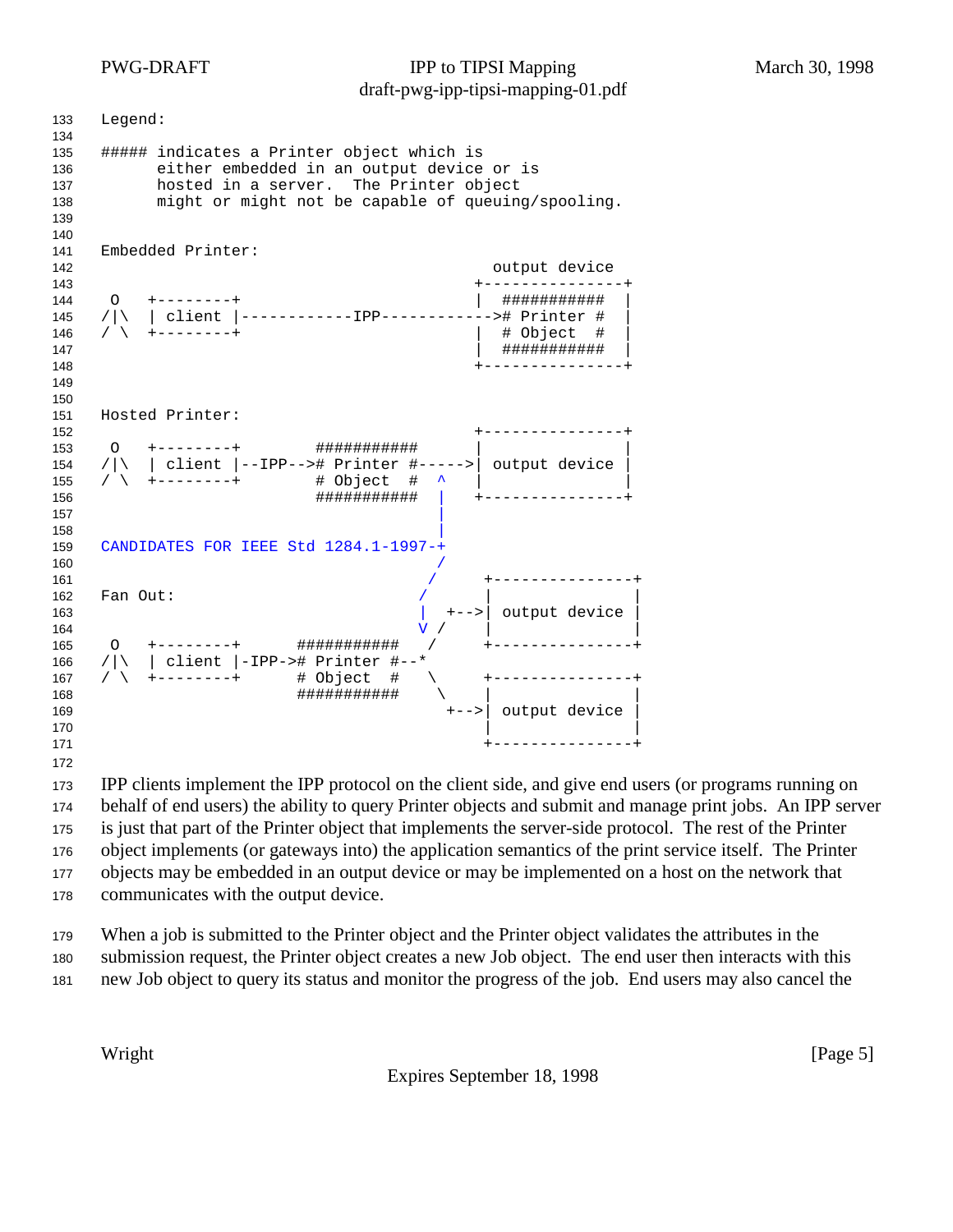<sup>182</sup> print job by using the Job object's Cancel-Job operation. The notification service(s) are out of scope for

<sup>183</sup> IPP/1.0, but using such a notification service, the end user is able to register for and receive Printer

<sup>184</sup> specific and Job specific events. An end user can query the status of Printer objects and can follow the

<sup>185</sup> progress of Job objects by polling using the Get-Printer-Attributes, Get-Jobs, and Get-Job-Attributes <sup>186</sup> operations.

Expires September 18, 1998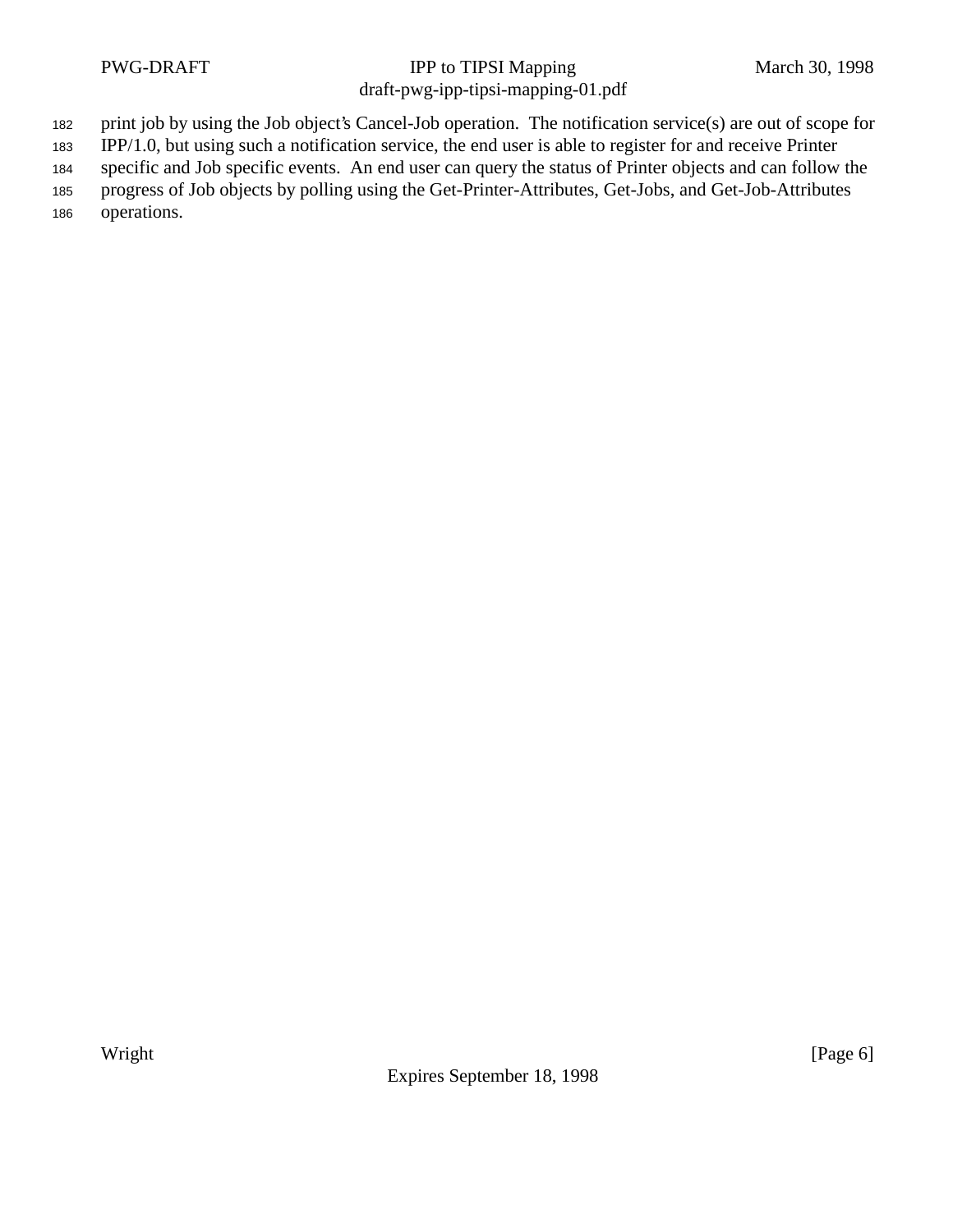# **2. Overview Of IEEE Std 1284.1-1997 (TIP/SI)**

 In the model used by TIP/SI, a printer is abstracted into a minimum of three logical entities: The Print Engine, Printer Interface Control Unit (PICU), and one or more logical units (LU's) (at least one of which is an interpreter). It is important to note that while an interpreter is a LU the converse is not always true. A LU can be another logically separate device or functionality in the printer such as a facsimile engine or document scanner.

 While, the management of print document production and printing is complex, the task can be divided into two overlapping pieces, the management of printing and the management of the printer. Printing encompasses the entire process of producing a printed document: generation of the file to be printed, selection of a printer, choosing printing properties, routing, queuing, resource management, scheduling, and final printing including notification of the user. TIP/SI defines printer status, configuration and control objects and enables communications of those object that, when used by applications, greatly

- enhances both the management of printing and the management of the printer.
- 

Because the work on the TIP/SI standard largely preceded the development of the IETF Print MIB

 (RFC1759), TIP/SI commands have been defined that allow the manipulation of manageable objects that are contained in a printer and are capable of being referenced using an OID including those print objects defined in the IETF Printer MIB. Job delivery was outside the scope of RFC1759 as it only covers the management of the printer itself. Because the MIB oriented commands were structured generically, access to any MIB objects within the printer, including those that were defined after TIP/SI, is still supported.

The function of the TIP/SI standard is to define a protocol that provides a means of returning

 configuration and status information in a manner that is independent of the printer's physical connection, imaging technology, or embodied LU(s). and to deliver print tasks to the printer synchronized with command and control information. In the TIP/SI model, the printer is intended to be managed by some intermediate system element external to the printer often, but not exclusively, a print server implemented on a general purpose computing platform.

The protocol provides a method for:

- retrieving traditionally static information such as the number and type of paper input and output trays, imaging resolution and speed, interpreter capabilities and their relationship to the print mechanism, etc.
- <sup>221</sup> returning real-time status information related to the print mechanism that is independent of the LUs such as paper and printing supplies levels.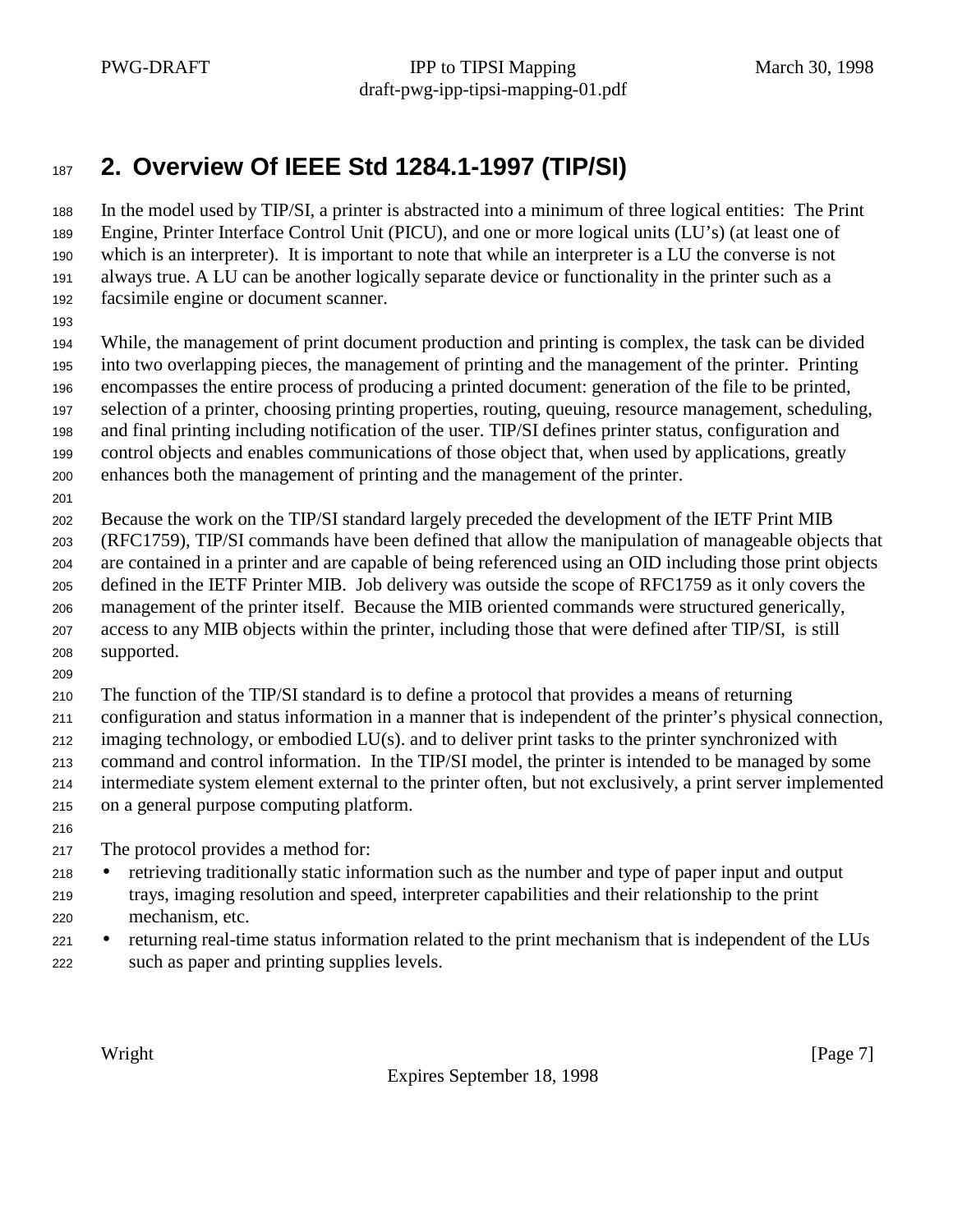- a separate, logical, out of band communication channel for exchanging commands and responses. This out of band channel is key to the effective management of the printer while page processing is being done.
- selection or activation of a LU via host control.
- Delivery of print tasks of jobs while providing job separation.
- reporting job statistics independent of the LU.
- 

The TIP/SI protocol has been designed to be link independent. The only requirement is that the link must

be capable of bi-directional data transmission. Numerous methods and media exist today to facilitate

this transport of information. Included are various LAN protocols (802.2, TCP/IP, etc.), asynchronous

serial communications, and more recently the bi-directional parallel port defined by IEEE Std 1284-

1994, "Standard Signaling Method for Bi-directional Parallel Peripheral Interface for Personal

Computers."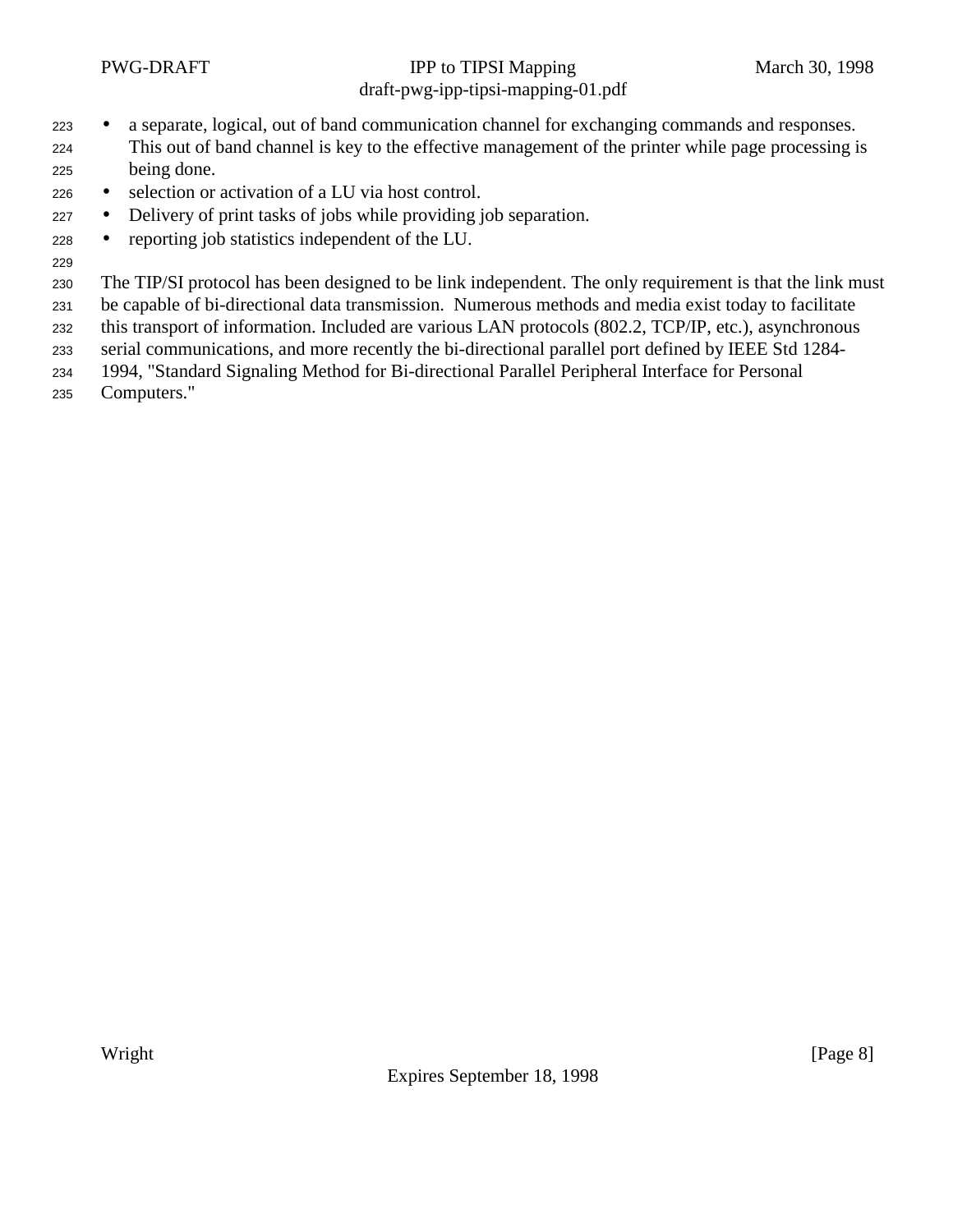# **3. Comparison of IPP and TIP/SI Print Models**

#### 3.1 Job Model Comparison

 At a high level the print job model of IPP and TIP/SI are similar. Both support a two level task model. IPP calls these levels "Job" and "Document" while TIP/SI refers to them as "Session" and "Job" In IPP, a "job" consists of 1 or more "document" either explicitly delineated or implicitly assumed. Likewise,

the TIP/SI "session" consists of one or more "jobs" either explicitly delineated or implicitly assumed.

Also consistently between IPP and TIP/SI, when an IPP Job or a TIP/SI session is started, the printer

returns a printer unique identifier. Unlike IPP, TIP/SI also provides a printer unique identifier for each

TIP/SI job which IPP does not provide for each IPP document.

### 3.2 IPP Job Submission Operations

There are several IPP Operations defined to cause print output to be created. The TIP/SI model is

designed for a "server" to "printer" environment. It is expected in this configuration that IPP Operations

 such as Print-URI and Send-URI will be handled by the "server" and hence are not needed in communication between the server and the printer. In summary:

| <b>IPP</b> Operation | <b>TIP/SI Operation</b> | <b>Comment</b>         |
|----------------------|-------------------------|------------------------|
|                      |                         |                        |
| Print-Job            | JC:SJ                   | Implied TIP/SI Session |
| Print-URI            | JC:SJ                   | Server resolves URI    |
| Validate-Job         | n/a                     |                        |
| Create-Job           | JC:SS                   |                        |
| Send-Document        | JC:SJ                   | subsequent to JC-SS    |
| Send-URI             | JC:SJ                   | Server resolves URI    |
|                      |                         | Subsequent to JC-SS    |

At the completion of a TIP/SI Session or Job, an explicit End-Session or End-Job is expected. Closing

the connection between the server and the printer causes an implicit End-Session and End-Job if

appropriate.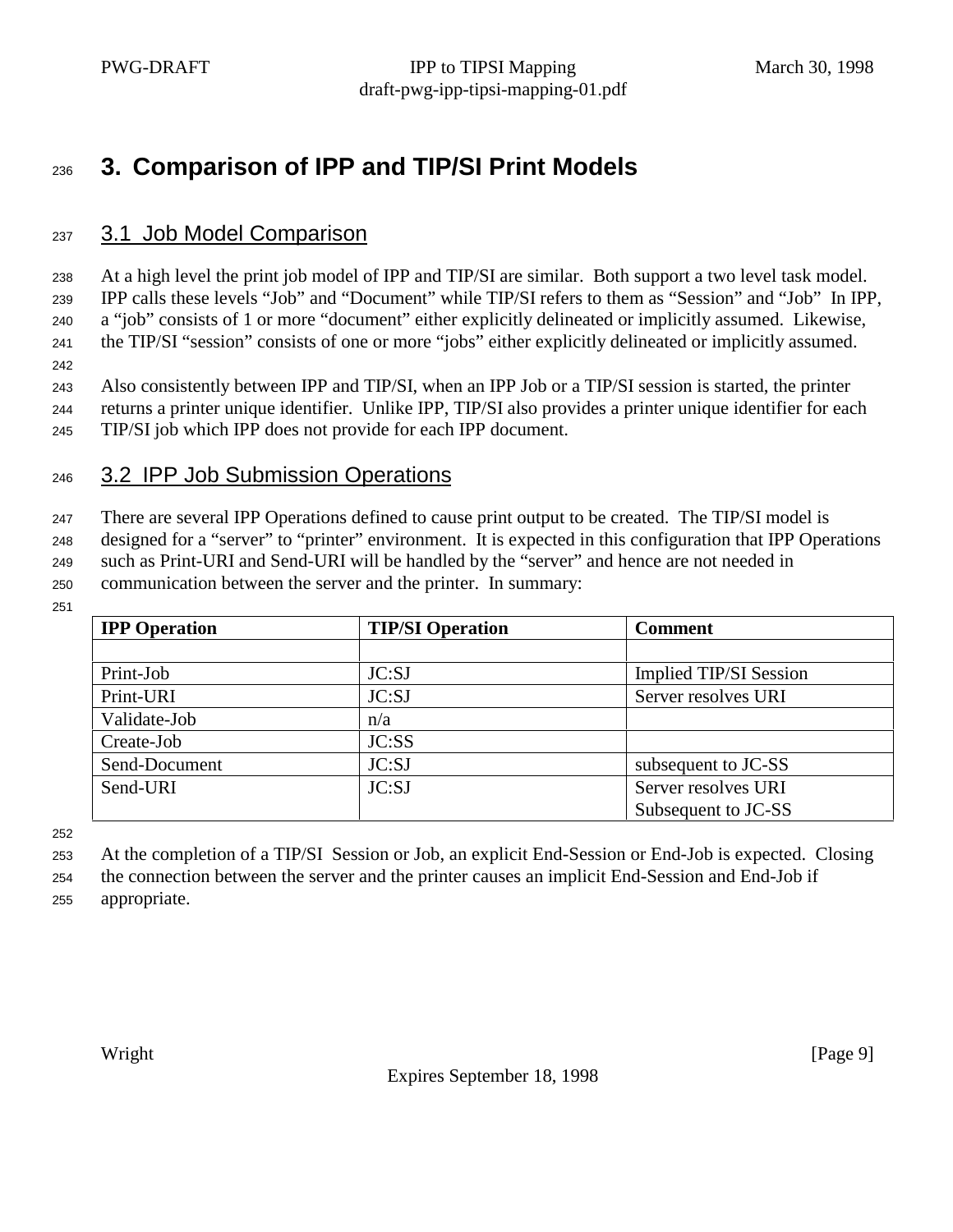## 256 3.3 IPP Job Query and Control Operations

<sup>257</sup> TIP/SI supports a more robust set of Session/Job queries than IPP; however it does not report back job

- <sup>258</sup> attributes except those that are useful for accounting. In summary:
- 259

| <b>IPP</b> Operation | <b>TIP/SI Operation</b> | <b>Comment</b>                                                                                                                                                                                                                            |
|----------------------|-------------------------|-------------------------------------------------------------------------------------------------------------------------------------------------------------------------------------------------------------------------------------------|
|                      |                         |                                                                                                                                                                                                                                           |
| Get-Jobs             | JC:QSQA                 |                                                                                                                                                                                                                                           |
| Cancel-Job           | JC:DS                   |                                                                                                                                                                                                                                           |
| Get-Job-Attributes   | JC: QSQA, JC:QJC        | TIP/SI returns accounting and<br>status information about each job<br>within a session. It is the<br>server's responsibility to<br>aggregate accounting totals for<br>all the jobs in a session<br>according to administrative<br>policy. |
| none                 | <b>JC:CSP</b>           | <b>Change Session Priority</b>                                                                                                                                                                                                            |
| none                 | JC:RSJ                  | Jobs that are held or suspended                                                                                                                                                                                                           |
|                      |                         | due to job submission controls                                                                                                                                                                                                            |
|                      |                         | may be resumed                                                                                                                                                                                                                            |

260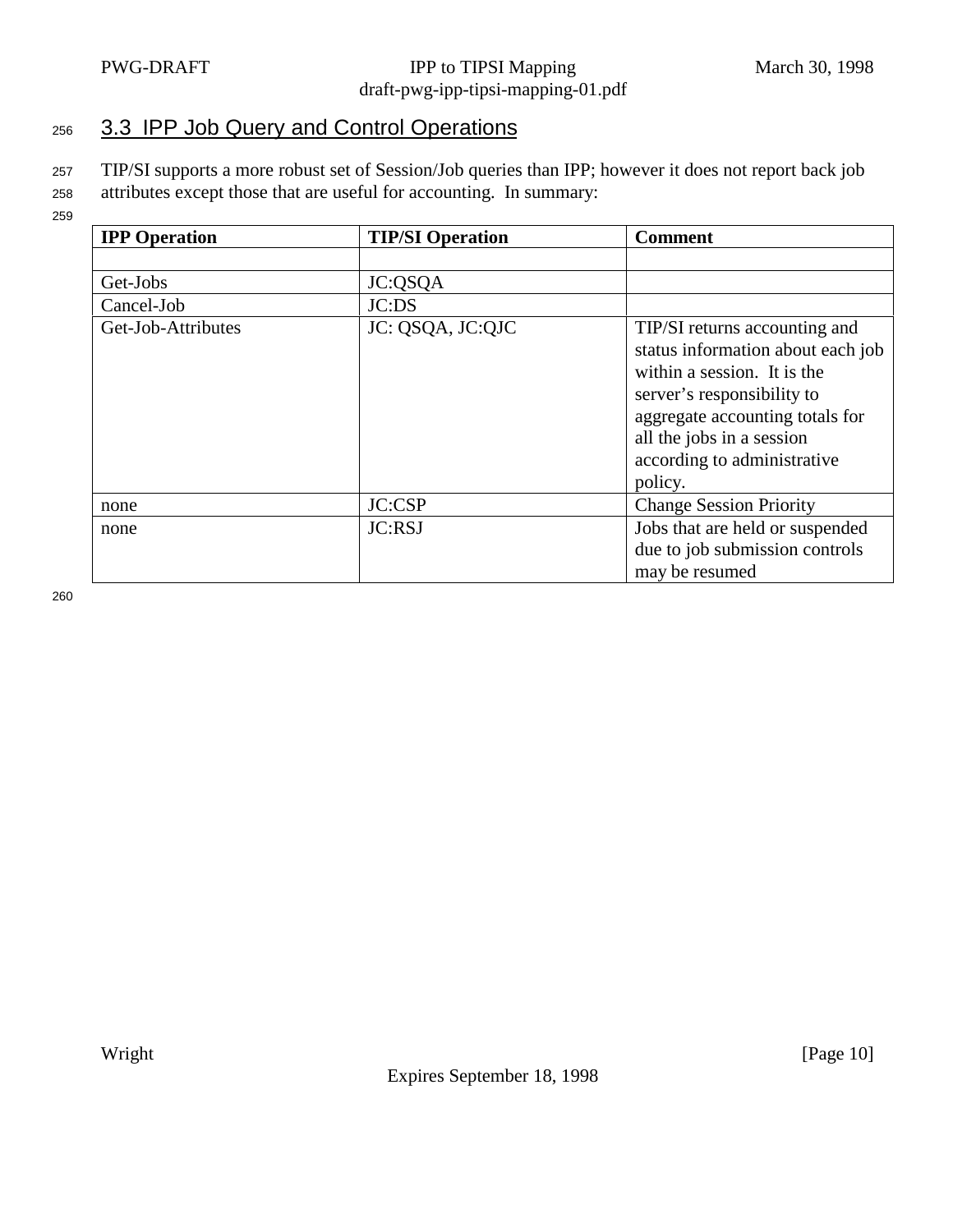# <sup>261</sup> **4. IPP Printer Attributes Compared to TIP/SI Printer Status and** <sup>262</sup> **Configuration**

263

 Because the TIP/SI printer is really a marking device and the IPP printer is an abstraction of the marking device and usually a server implemented in a general purpose computing platform, the IPP Printer Attributes are typically at a high level while the TIP/SI Status and Configuration more closely resembles the Printer MIB (RFC1759). In fact, all the Printer MIB objects are available through TIP/SI using the Printer Variable Commands (PVC).

269

<sup>270</sup> Most of the important configuration and status attributes map very well between IPP and TIP/SI.

- <sup>271</sup> Attributes associated with a URI; however, do not map. It is expected that URI related attributes will be
- <sup>272</sup> handled by the server and returned to the client.
- 273

<sup>274</sup> The following table summarizes the comparison of IPP Printer Attributes versus TIP/SI Printer Status <sup>275</sup> and Configuration information:

276

| <b>IPP Printer Attribute</b>   | <b>TIP/SI Command to retrieve</b><br>equivalent information | <b>Comment</b>                   |
|--------------------------------|-------------------------------------------------------------|----------------------------------|
| printer-uri-supported          | n/a                                                         | provided by server               |
| uri-security-supported         | n/a                                                         | provided by server               |
| printer-name                   | <b>PCC:RPI</b>                                              | <b>Read Administratively Set</b> |
|                                |                                                             | <b>Printer Name</b>              |
| printer-location               | n/a                                                         | provided by server               |
| printer-info                   | n/a                                                         | provided by server               |
| printer-more-info              | n/a                                                         | provided by server               |
| print driver-installer         | n/a                                                         | provided by server               |
| printer-make-and-model         | <b>RDC:RS</b>                                               | TIP/SI provides product name,    |
|                                |                                                             | product revision and serial      |
|                                |                                                             | number                           |
| printer-more-info-manufacturer | n/a                                                         |                                  |
| printer-state                  | <b>RDS:RSS</b>                                              |                                  |
| printer-state-reason           | <b>RDS</b>                                                  | Various sub-commands are used    |
|                                |                                                             | to determine the reason after    |
|                                |                                                             | using the RDS:RSS command to     |
|                                |                                                             | retrieve the summary             |
| printer-state-message          | <b>RDS</b>                                                  | see "printer-state-reason"       |

Wright [Page 11]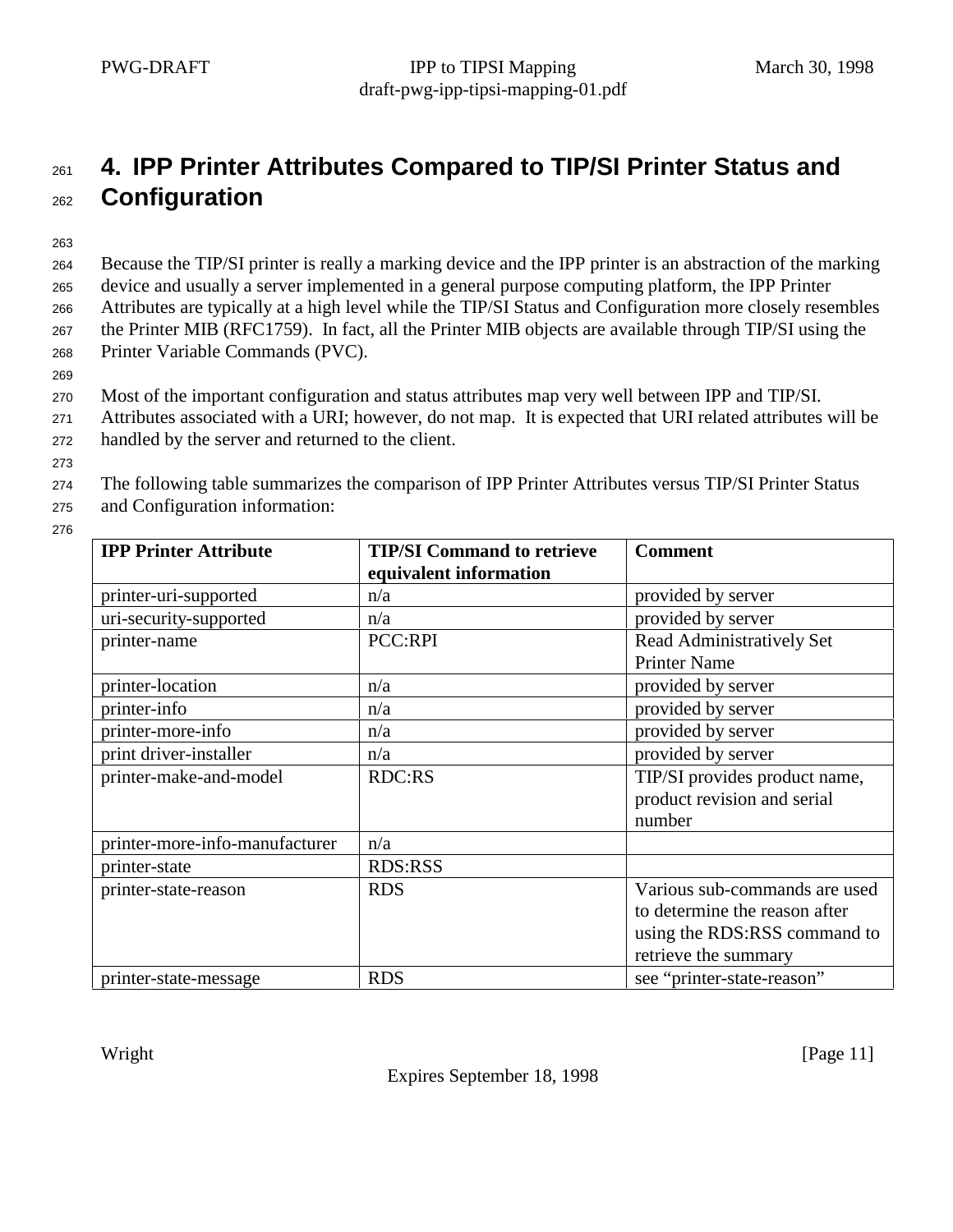| <b>IPP Printer Attribute</b>  | <b>TIP/SI Command to retrieve</b> | <b>Comment</b>                      |
|-------------------------------|-----------------------------------|-------------------------------------|
|                               | equivalent information            |                                     |
| operations-supported          | n/a                               | <b>Only Printer Variable</b>        |
|                               |                                   | <b>Commands and Operator Panel</b>  |
|                               |                                   | Commands are optional.              |
| charset-configured            | <b>RDC:RS</b>                     | roughly equivalent                  |
| charset-supported             | n/a                               |                                     |
| natural-language-configured   | n/a                               |                                     |
| generated-natural-language-   | <b>RDC:RS</b>                     | roughly equivalent                  |
| supported                     |                                   |                                     |
| document-format-default       | n/a                               | Server is expected to selected the  |
|                               |                                   | correct interpreter or send the job |
|                               |                                   | to an "auto-sensing" interpreter.   |
|                               |                                   | LU $#0$ is defined to be the        |
|                               |                                   | printer's default interpreter.      |
| document-format-supported     | RIC:SI                            |                                     |
| printer-is-accepting-jobs     | <b>RDS:RSS</b>                    | additional queries may be made      |
|                               |                                   | to obtain more information about    |
|                               |                                   | why jobs cannot be accepted         |
| queued-job-count              | <b>JC:QQA</b>                     |                                     |
| printer-message-from-operator | n/a                               |                                     |
| color-supported               | <b>RDC:RS</b>                     |                                     |
| reference-URI-schemes-        | n/a                               | provided by server                  |
| supported                     |                                   |                                     |
| pdl-override-supported        | n/a                               | Not supported because existing      |
|                               |                                   | interpreters do not support this.   |
|                               |                                   | See section 7: "Operation of a      |
|                               |                                   | TIP/SI IPP Interpreter" for IPP     |
|                               |                                   | Interpreter proposed operation.     |
| printer-up-time               | PVC:GPV                           | retrieved from MIB                  |
| printer-current-time          | n/a                               |                                     |
| multiple-operation-time-out   | n/a                               |                                     |
| compression-supported         | n/a                               | TIP/SI assumes this is interpreter  |
|                               |                                   | specific                            |
| job-k-octets-supported        | n/a                               | provided by server, not limitable   |
|                               |                                   | in the printer                      |
| job-impression-supported      | n/a                               | provided by server, not limitable   |
|                               |                                   | in the printer                      |
| job-media-sheets-supported    | n/a                               | provided by server based upon       |

Wright [Page 12]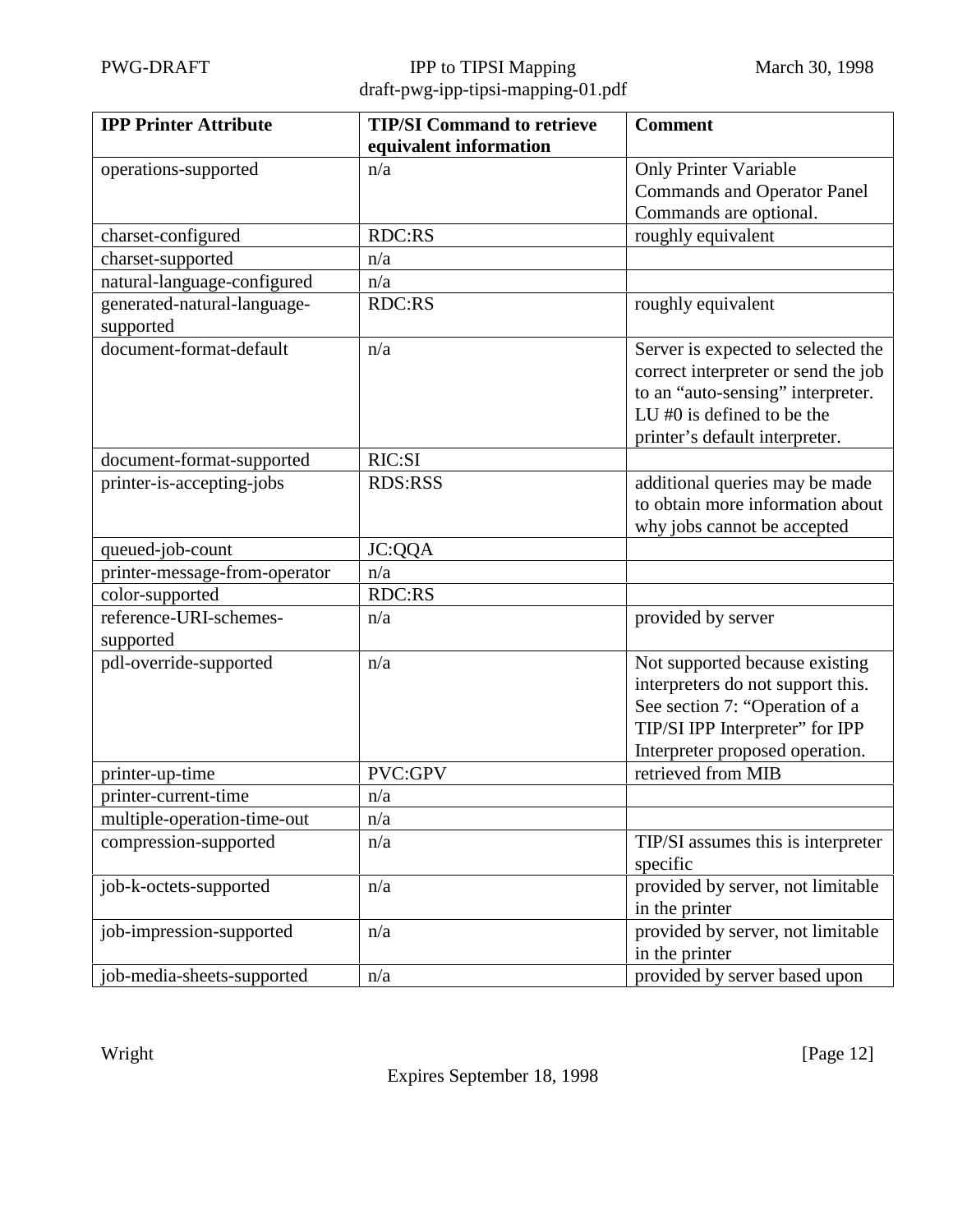| <b>IPP Printer Attribute</b> | <b>TIP/SI Command to retrieve</b><br>equivalent information | <b>Comment</b>                                            |
|------------------------------|-------------------------------------------------------------|-----------------------------------------------------------|
|                              |                                                             | out-tray capacities and<br>administratively set controls. |

<sup>277</sup> Note: Some of the character set and language attributes have analogs in the Printer MIB (RFC1759)

<sup>278</sup> which can also be useful and can be retrieved via TIP/SI.

Expires September 18, 1998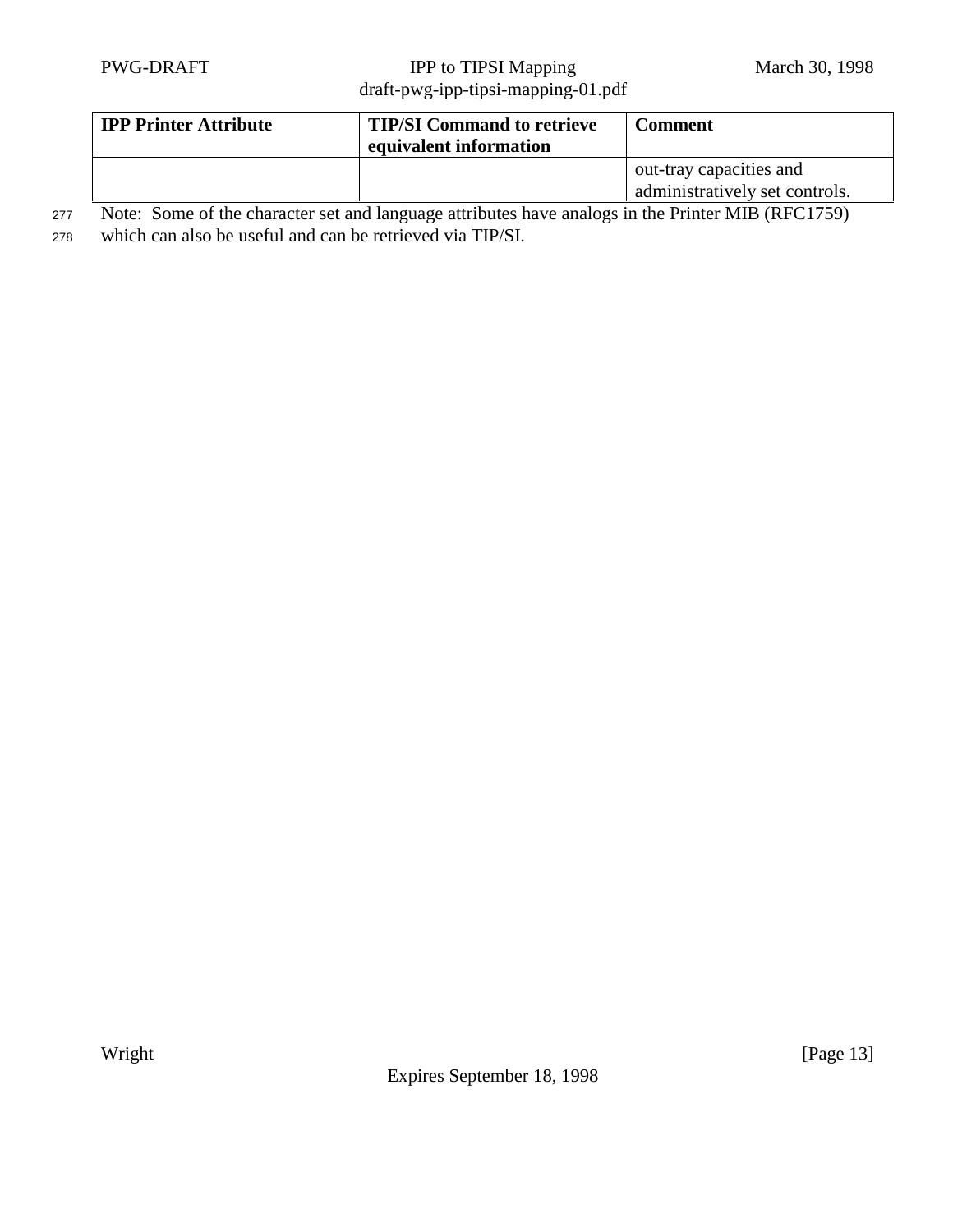# <sup>279</sup> **5. IPP Job-Template Attributes and TIP/SI**

<sup>280</sup> Only IPP Job-Template attributes of the type xxx-supported have an analog in the TIP/SI environment.

<sup>281</sup> Additionally, some xxx-defaults have an analog in the MIB environment which can be retrieved and set

<sup>282</sup> using TIP/SI (assuming the manufacturer supports setting defaults through its MIB.) It is expected that

<sup>283</sup> the Job-Template attributes of the type xxx will be provided to a newly defined IPP Interpreter as

<sup>284</sup> discussed in section 7: "Operation of a TIP/SI IPP Interpreter".

285

| <b>Job-Template Attributes</b><br>(supported) | <b>TIP/SI Command to retrieve</b><br>equivalent information | <b>Comment</b>                                           |
|-----------------------------------------------|-------------------------------------------------------------|----------------------------------------------------------|
|                                               |                                                             |                                                          |
| job-priority-supported                        | n/a                                                         | All printers must support range<br>of 0 to 255           |
| job-hold-until-supported                      | n/a                                                         | provided by server                                       |
| job-sheets-supported                          | n/a                                                         | provided by server                                       |
| multiple-documents-handling-<br>supported     | n/a                                                         |                                                          |
| copies-supported                              | n/a                                                         |                                                          |
| finishings-supported                          | <b>RDC:ROC</b>                                              | finishings are available on an<br>output by output basis |
| page-ranges-supported                         | n/a                                                         |                                                          |
| sides-supported                               | <b>RDC:RS</b>                                               |                                                          |
| number-up-supported                           | n/a                                                         |                                                          |
| orientation-requested-supported               | <b>RDC:RIC</b>                                              | Size in feed and cross-feed                              |
|                                               |                                                             | directions and printable area is                         |
|                                               |                                                             | available.                                               |
| media-supported                               | <b>RDC:RIC</b>                                              | Only available media is returned                         |
| printer-resolution-supported                  | RIC:SI                                                      | Interpreter specific resolution                          |
|                                               | PVC:GPV                                                     | Marking Engine resolution from                           |
|                                               |                                                             | <b>MIB</b>                                               |
| print-quality-supported                       | n/a                                                         |                                                          |

286

287

288

| <b>Job-Template Attributes</b><br>(default) | <b>TIP/SI Command to retrieve</b><br>equivalent information | <b>Comment</b>     |
|---------------------------------------------|-------------------------------------------------------------|--------------------|
|                                             |                                                             |                    |
| job-priority-default                        | n/a                                                         | provided by server |

Expires September 18, 1998

Wright [Page 14]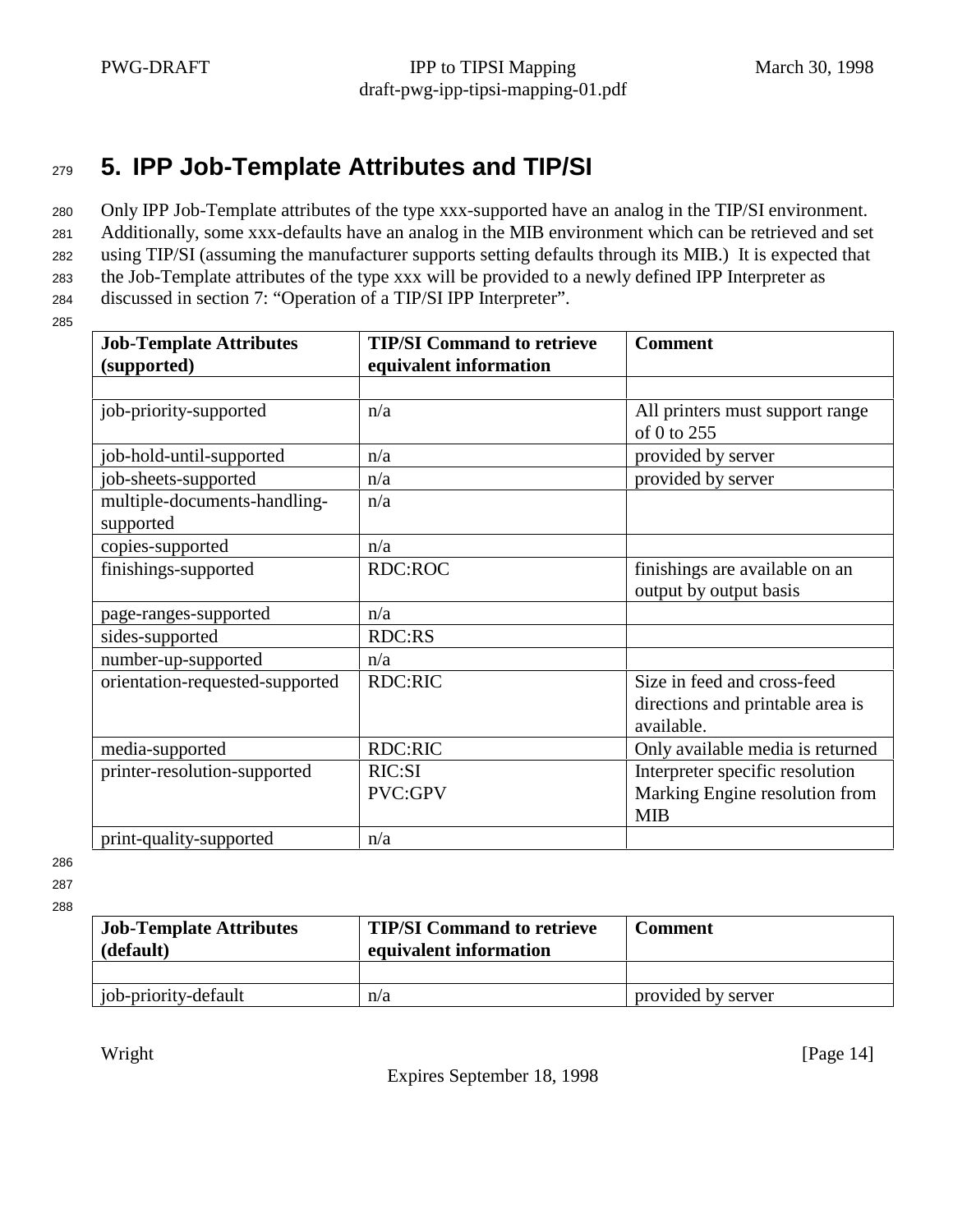| <b>Job-Template Attributes</b> | <b>TIP/SI Command to retrieve</b> | <b>Comment</b>                |
|--------------------------------|-----------------------------------|-------------------------------|
| (default)                      | equivalent information            |                               |
| job-hold-until-default         | n/a                               | provided by server            |
| job-sheets-default             | n/a                               |                               |
| multiple-documents-handling-   | n/a                               |                               |
| default                        |                                   |                               |
| copies-default                 | n/a                               |                               |
| finishings-default             | <b>PVC:GPV</b>                    | <b>MIB Output Objects</b>     |
|                                |                                   | (Only BURSTING,               |
|                                |                                   | DECOLLATING and               |
|                                |                                   | STACKING are supported by the |
|                                |                                   | $MIB.$ )                      |
| page-ranges-default            | n/a                               |                               |
| sides-default                  | PVC:GPV                           | <b>MIB Media Path Objects</b> |
| number-up-default              | n/a                               |                               |
| orientation-requested-default  | PVC:GPV                           | <b>MIB</b> Interpreter        |
| media-default                  | PVC:GPV                           | MIB General and Input Objects |
| printer-resolution-default     | PVC:GPV                           | <b>MIB Marker Objects</b>     |
| print-quality-default          | n/a                               |                               |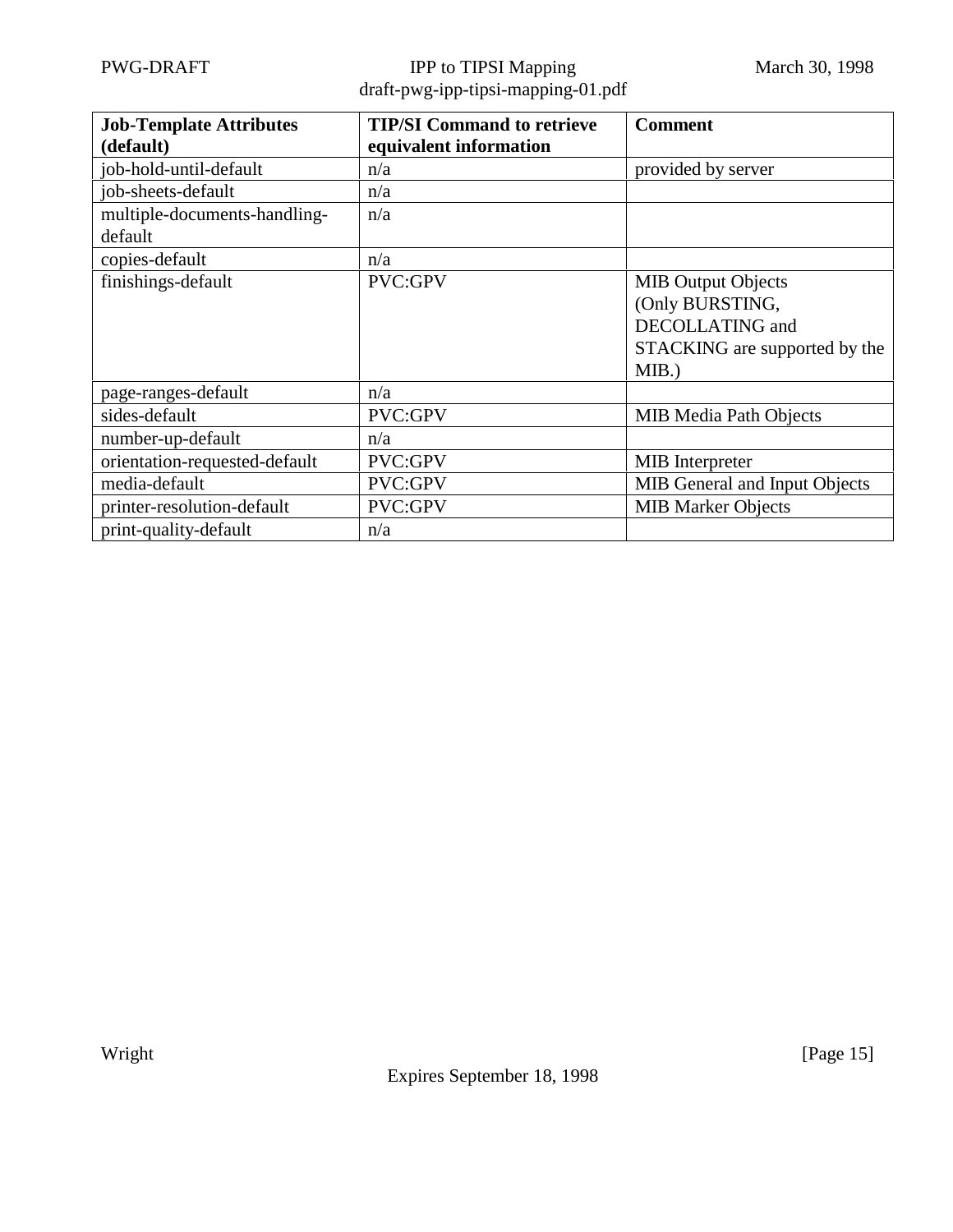# <sup>289</sup> **6. IPP Job Description Attributes and TIP/SI**

| <b>Job Description Attributes</b> | <b>TIP/SI Command to retrieve</b> | <b>Comment</b>                     |
|-----------------------------------|-----------------------------------|------------------------------------|
|                                   | equivalent information            |                                    |
|                                   |                                   |                                    |
| job-uri                           | n/a                               | provided by server                 |
| job-id                            | JC:SS                             | Start Session returns a printer    |
|                                   |                                   | unique job ID                      |
| job-printer-uri                   | n/a                               | provided by server                 |
| job-more-info                     | n/a                               | provided by server                 |
| job-name                          | n/a                               | server correlates job-name with    |
|                                   |                                   | printer supplied job id            |
| job-originating-user-name         | n/a                               | server correlates job-originating- |
|                                   |                                   | user-name with printer supplied    |
|                                   |                                   | job ID                             |
| job-state                         | JC:QSQA, JC:QQA                   | TIP/SI reports state of sessions   |
|                                   |                                   | and jobs                           |
| job-state-reason                  | JC:QSQA, JC:QQA                   | TIP/SI reports state of sessions   |
|                                   |                                   | and jobs                           |
| job-state-message                 | n/a                               |                                    |
| number-of-documents               | JC:QQA                            | TIP/SI reports all queued jobs     |
|                                   |                                   | (same as IPP documents)            |
| output-device-assigned            | n/a                               | provided by server                 |
| time-at-creation                  | see time-at-processing            | provided by server                 |
| time-at-processing                | JC:QJC                            | TIP/SI reports processing time in  |
|                                   |                                   | seconds                            |
| time-at-completed                 | see time-at-processing            | provided by server                 |
| number-of-intervening-jobs        | JC:QQA, JC:QSQA                   | TIP/SI reports all sessions and    |
|                                   |                                   | jobs queued                        |
| job-message-from-operator         | n/a                               |                                    |
| job-k-octets                      | n/a                               |                                    |
| job-impressions                   | n/a                               |                                    |
| job-media-sheets                  | n/a                               |                                    |
| job-k-octets-processed            | n/a                               |                                    |
| job-impression-completed          | JC:QJC                            | TIP/SI reports impressions per     |
|                                   |                                   | input tray                         |
| job-media-sheets-completed        | JC:QJC                            | TIP/SI reports sheets per input    |

Wright [Page 16]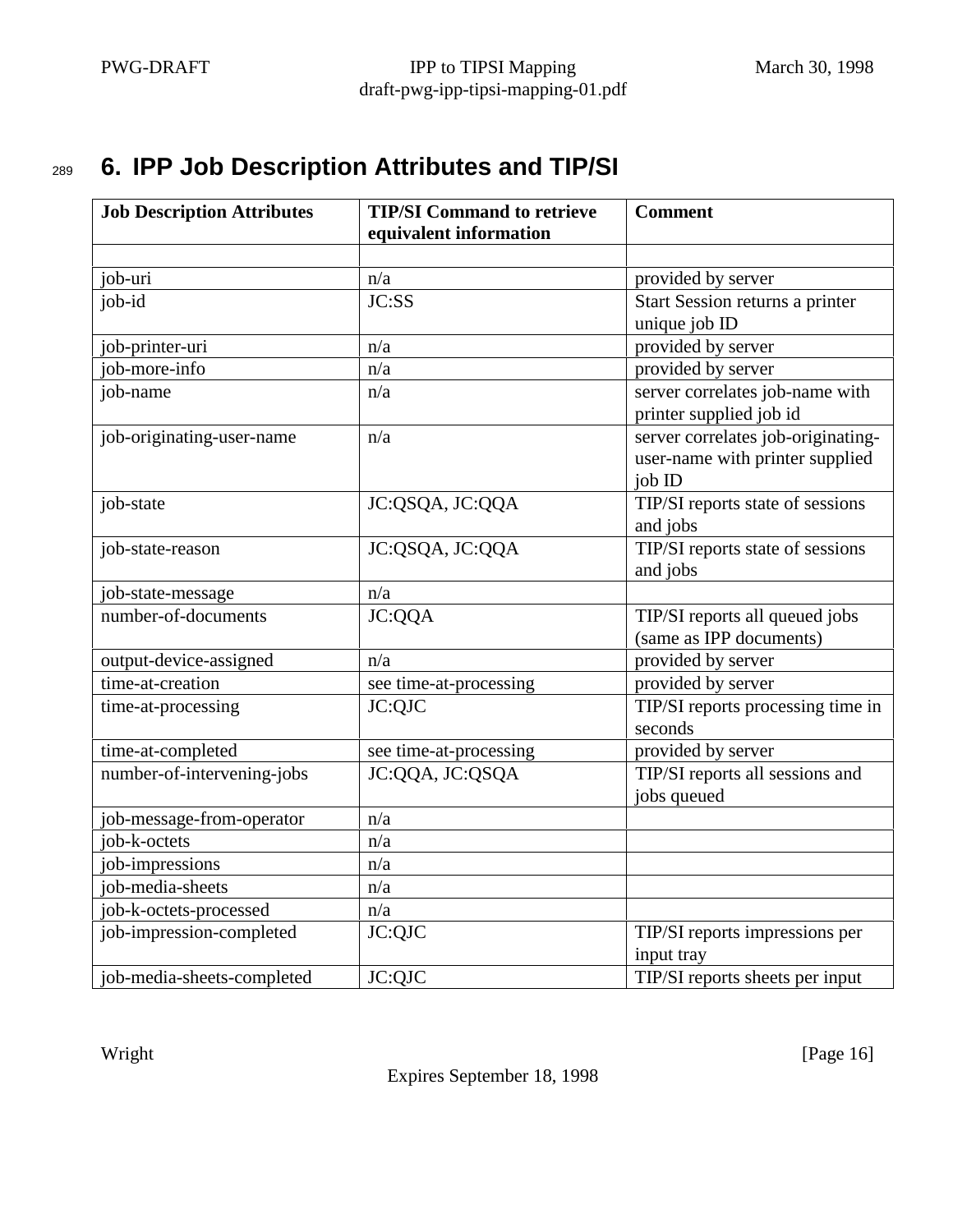| <b>Job Description Attributes</b> | <b>TIP/SI Command to retrieve</b><br>equivalent information | Comment |
|-----------------------------------|-------------------------------------------------------------|---------|
|                                   |                                                             | trav    |
| attributes-charset                | n/a                                                         |         |
| attribute-natural-language        | n/a                                                         |         |

Expires September 18, 1998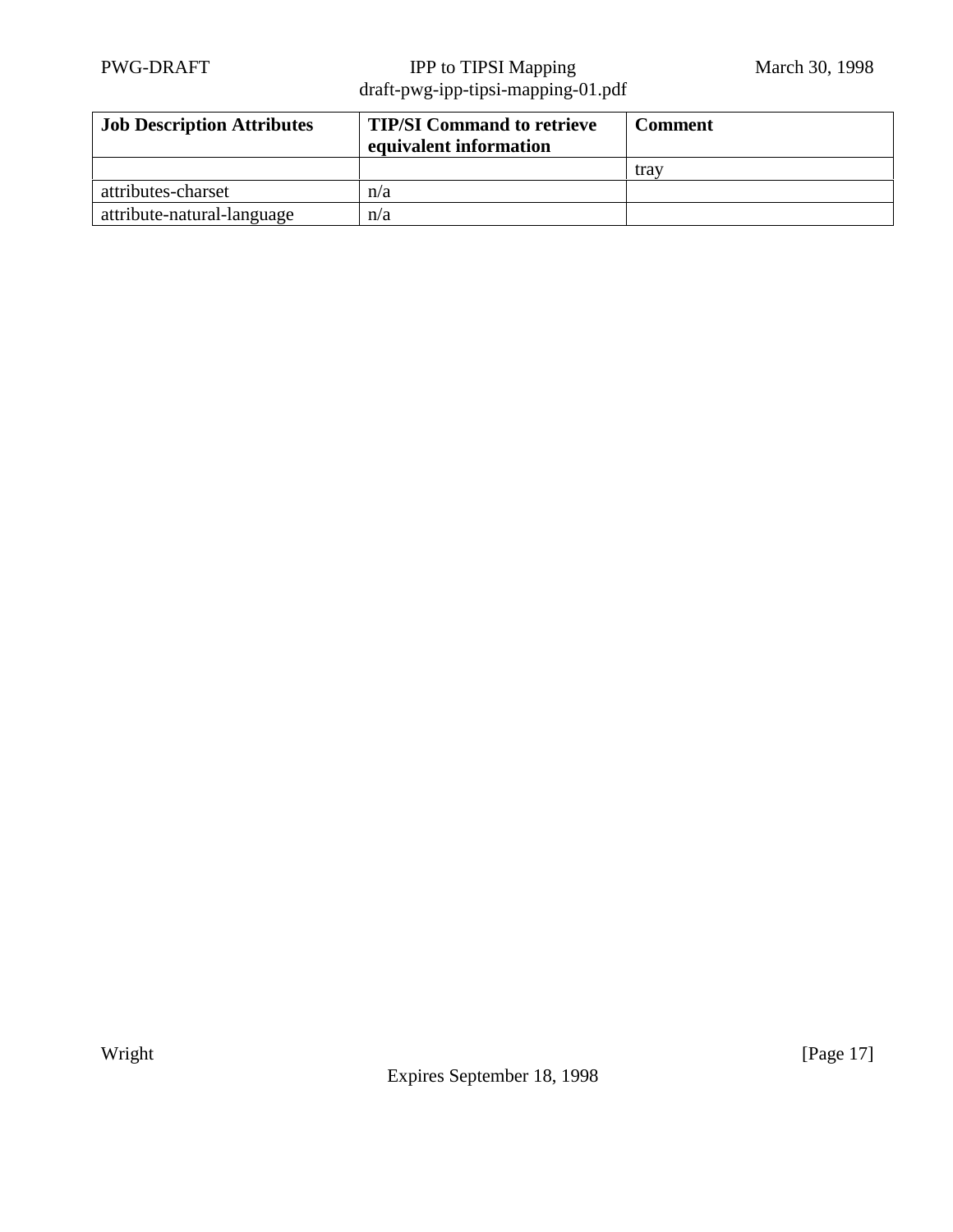# **7. Operation of a TIP/SI IPP Interpreter**

#### 7.1 TIP/SI Logical Units

 The printer model defined by the TIP/SI standard is partially based on the concept of a "logical unit" or LU. Conceptually an LU can be a page description language interpreter or almost any other functional device. For example, a fax subsystem or a scanner can be a TIP/SI logical unit. While the concept of an LU is assumed by TIP/SI, the operation of the LU is not defined by the standard. For example, a PostScript or PCL interpreter would each be an LU but their behavior is not defined by TIP/SI.

#### 

- When TIP/SI is used as the server-to-printer protocol for IPP, an IPP LU would be defined. This
- definition will remain outside the scope of TIP/SI but can be standardized by the PWG or some other
- standards body.

#### 7.2 An IPP Logical Unit

- To deliver an IPP print job to a TIP/SI printer, the following series of events is suggested:
- 1. A JC:SS command is sent to the printer with requested priority.
- 2. Printer responds with printer assigned session ID and printer assigned priority.
- 3. A JC:SJ command is sent to the printer providing:
- $307 \rightarrow LU$  number (the IPP LU)
- ♦ Job Alerts and Job Processing flags
- ♦ Separate Data Channel flag set
- ♦ Name of the host
- ♦ Name of the user
- ♦ Name of the job
- ♦ Additional information string.
- 4. Printer responds with printer assigned job ID and printer assigned data channel
- 5. Server writes to the IPP LU, on the control channel, the:
- ♦ The IPP Operation Attributes
- ♦ The IPP Job Template Attributes.
- 6. Printer acknowledges the attributes
- 7. Server writes to the IPP LU, on the data channel, the document content or PDL.
- 8. Printer acknowledges the data.
- 9. The server sends a JC:EJ command.
- 10. The printer acknowledges the command.

Expires September 18, 1998

Wright [Page 18]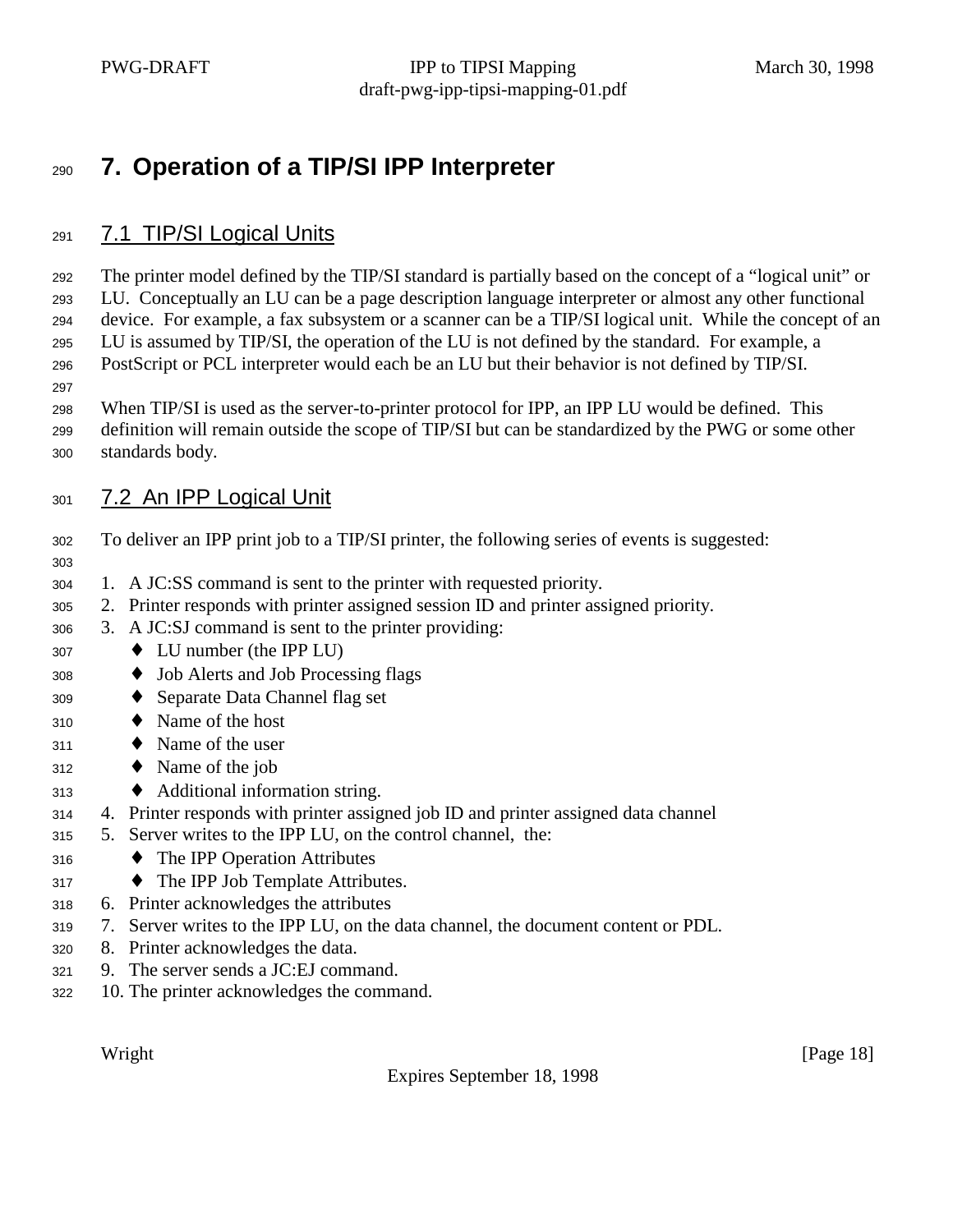11. If this is a multi-document IPP job, the server and printer repeat steps 3 through 10.

- 12. A JC:ES command is sent.
- 13. The printer acknowledges.
- 

Note that in the above scenario, IPP operation and job template attributes are sent to the printer with

each IPP document (TIP/SI job). As it is currently defined, IPP does not allow different attributes for

 each document within a job. It is assumed that the IPP V1.0 server would send the same attributes to the printer for each document. Should IPP be enhanced in the future, different attributes could be sent with

each IPP document without requiring a change to the IPP LU in the printer.

## 7.3 PDL-Override Support in an IPP LU

 IPP defines a printer attribute called "pdl-override-supported." As such, there is a need for the server to know whether the IPP LU in the printer is capable of overriding the PDL with job-template attributes.

The current TIP/SI standard does not define the usage of bits 6 and 7 in the Interpreter Features

Summary byte returned by the printer in response to the RIC:SI command (See clause 5.3.2.3 of

[TIP/SI]). The proposed addition to the definition of this byte to support "pdl-override-supported" is:

 --- Bit 6 set indicates that this interpreter "attempts" to make the IPP attribute values take precedence over embedded instructions in the document data; however, there is no guarantee.

 --- Bit 6 clear indicates that this interpreter does "not-attempt" to make the IPP attribute values take precedence over embedded instructions in the document data.

## 346 7.4 IPP Attribute Fidelity in an IPP LU

 If the IPP client requests that an IPP job must be printed with absolute fidelity, i.e. do not print the job if it cannot be done exactly as requested, the IPP LU must be able to report to the server that the IPP job failed because of the "ipp-attribute-fidelity" operation attribute was true and fidelity could not be maintained. To support this, a new job completion code must be added. The new job completion code (x'FFFD') is added to [TIP/SI] clause 6.3.7.1 in table 185. The modified table would then be:

#### **Job Completion Codes**

| Code<br>______ | <b>Description</b>                                    |
|----------------|-------------------------------------------------------|
| 0000           | Job completed successfully                            |
| 0001           | Job terminated abnormally due to a time-out condition |
| $0002 - FFFC$  | Reserved                                              |
| <b>FFFD</b>    | Job terminated, unable to maintain fidelity           |
| <b>FFFE</b>    | Job terminated abnormally but reason unknown.         |
| <b>FFFF</b>    | Job canceled                                          |

Expires September 18, 1998

Wright [Page 19]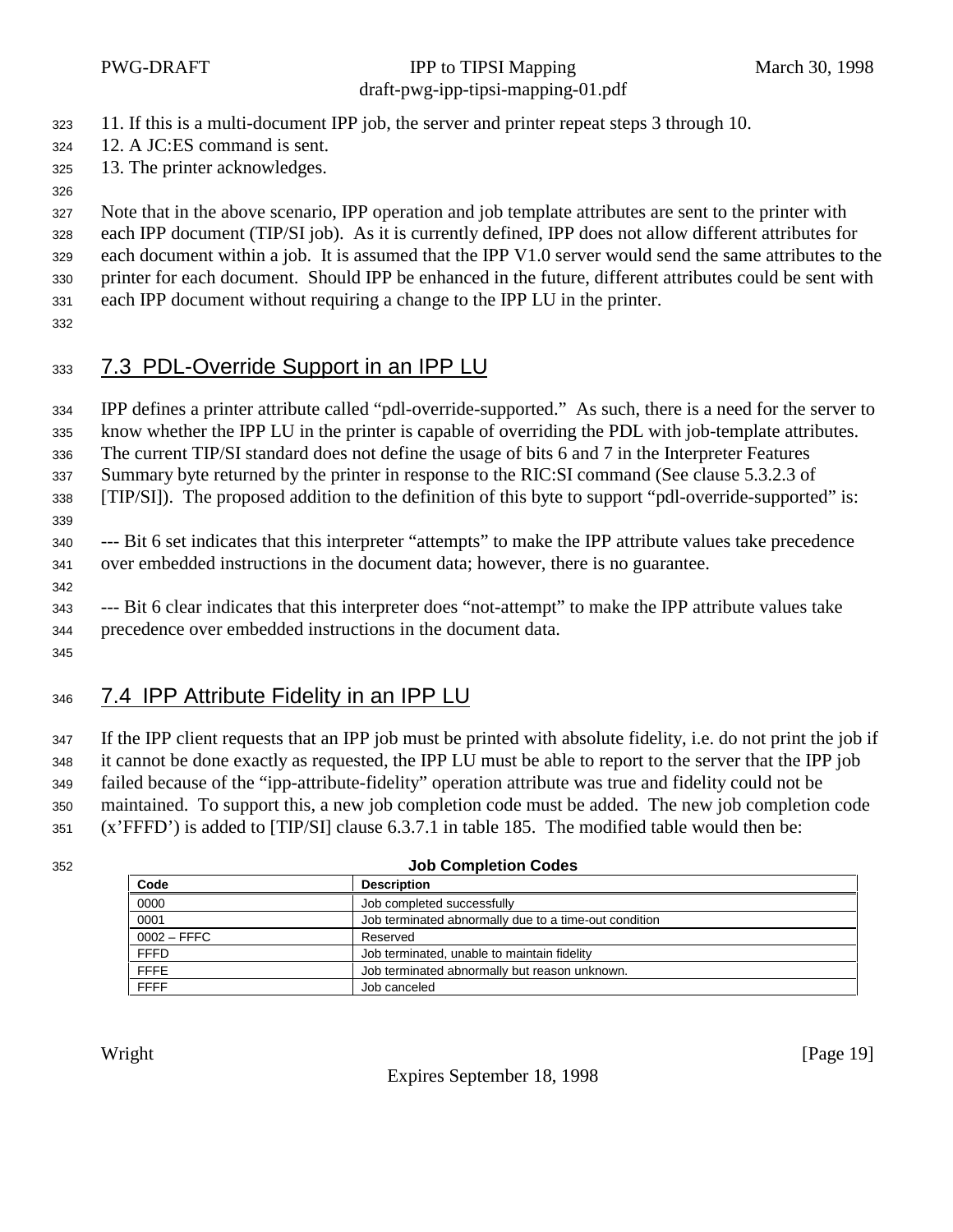## **8. TIP/SI Alerts**

#### 8.1 Overview

 In order for a server to stay properly synchronized with a printer, either a polling means or an alert (or interrupt) means must be employed. TIP/SI supports either model, although it is generally believed that an alert mechanism places lower overhead on the server and the network.

 While RDS (Request Device Status) commands may be used at any time to extract the current printer status, the asynchronous DSA is used to alert the host to an immediate change. As defined by TIP/SI, a condition that causes a DSA is "edge triggered", that is a DSA is only sent the first time the condition occurs. If the condition continues to persist it is reported in status but does not cause additional DSA messages to be sent. For any alert condition that is not cleared by a RDS command, a DSA shall also be generated when the condition is cleared. The DSA that is generated when a condition is cleared shall have the bit set to zero for the category in which the alert condition existed unless other alert conditions are active in that category.

If a condition that would cause a DSA is active at the time that its DSA is armed using the PCC-SDSA

command then a DSA shall be sent. The normal, power-on reset condition is that all conditions that

cause DSA messages are disabled until explicitly enabled by the host or server except for the Power On

Initialization Alert. The DSA with the Power On Initialization bit set shall automatically be generated

when the printer has completed a power on initialization sequence or any other initialization similar to

power on. The Power On Initialization bit in the DSA shall be cleared when a RDS-RSS response is

 returned to the host. 

 It is expected that when used with IPP, some alerts generated in the printer and reported to the server via TIP/SI would be reported to the client. Other alerts such as those identifying a need for service, loading of paper, etc. would be reported to an operator. The notification means (to the client or operator from the server) is outside the scope of this document.

### 381 8.2 Alert Categories

- TIP/SI provides alerts for a number of conditions, including but not limited to:
-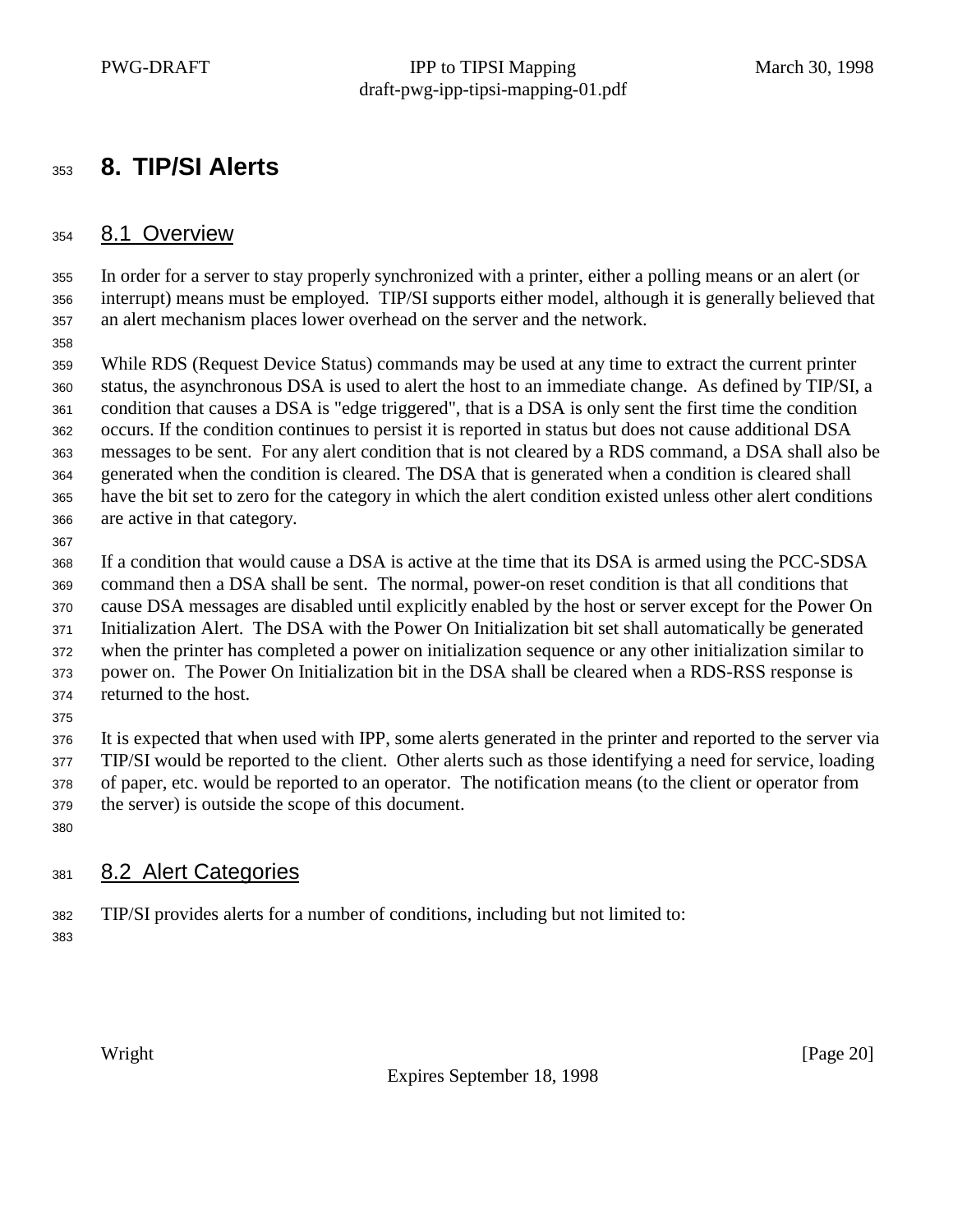#### **8.2.1 Input**

 Those conditions in the printer where problems with the input of printing media can cause the printer to stop. These conditions can normally be remedied by a normal operator. An example of this would be a particular input tray is empty.

#### **8.2.2 Output**

 Those conditions in the printer where problems with the output of printing media can cause the printer to stop. These conditions can be normally be remedied by a normal operator. An example of this would be a particular output tray is full..

#### **8.2.3 Jam**

 Those conditions in the printer where normal conditions associated with the movement of printing media through the printer can cause it to stop. These conditions can be corrected by a normal operator. An example of this would be "jam at input tray".

#### **8.2.4 Printing Supplies**

 Those conditions in the printer where normal conditions associated with printing supplies can cause it to stop. These conditions can be corrected by a normal operator. An example of this would be " out of Ink".

**8.2.5 Interpreter Messages**

 Those conditions that change in the interpreter that cause a message to be sent from the printer to the host. For example, an interpreter may report that a requested font is not available and another has been substituted.

#### **8.2.6 Job Control Alerts**

Expires September 18, 1998

Wright [Page 21]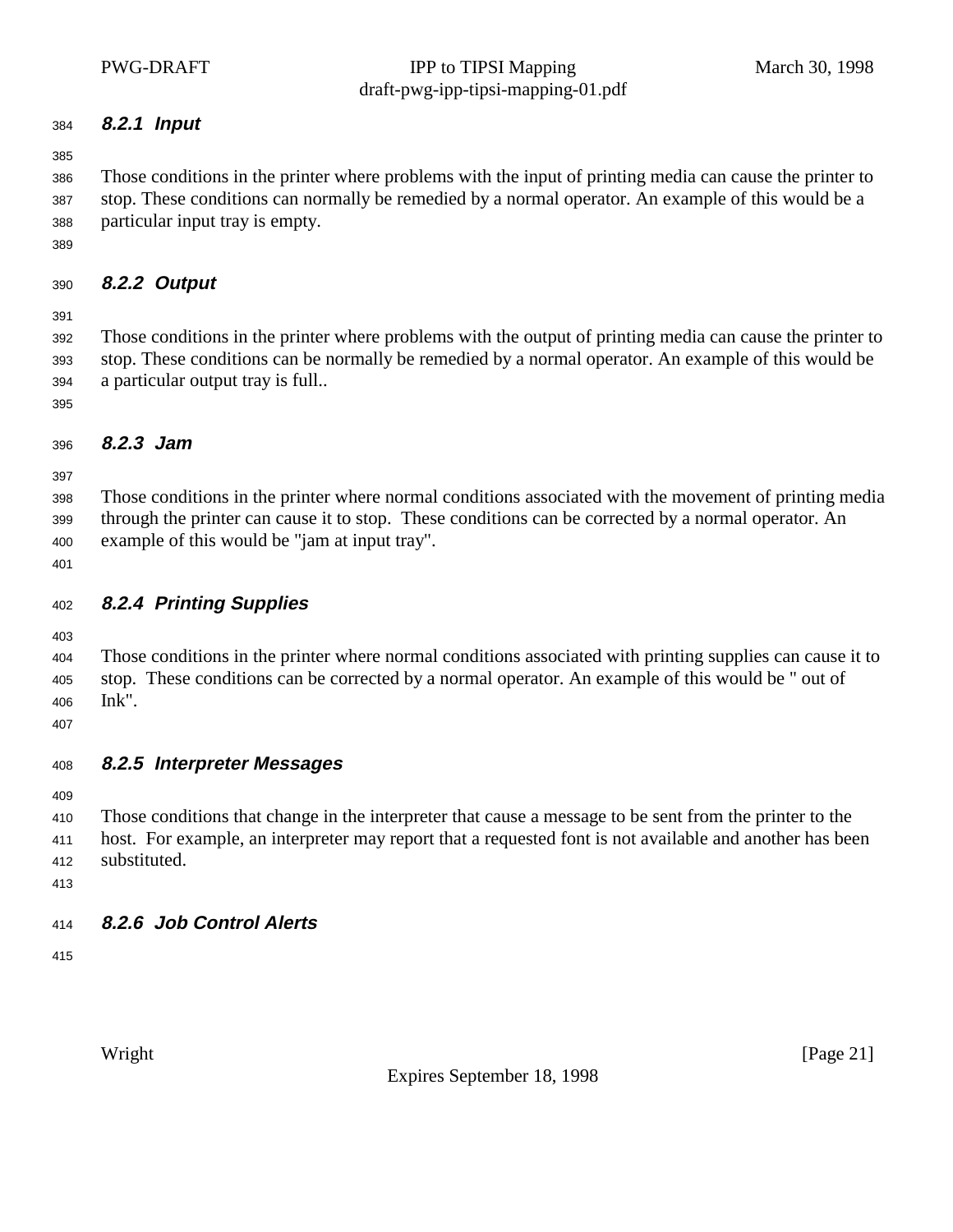|                                        | <b>PWG-DRAFT</b>                                                                                         | IPP to TIPSI Mapping<br>draft-pwg-ipp-tipsi-mapping-01.pdf                                                                                                                                                                                                                                                                 | March 30, 1998 |
|----------------------------------------|----------------------------------------------------------------------------------------------------------|----------------------------------------------------------------------------------------------------------------------------------------------------------------------------------------------------------------------------------------------------------------------------------------------------------------------------|----------------|
| 416<br>417<br>418<br>419<br>420        | accounting record                                                                                        | A JCA is an asynchronous unsolicited message that can be sent from the printer to the host at any time to<br>convey job control status within the printer. For example, a JCA can report the completion of each page.<br>Additionally, a End-of-Job accounting message is also sent upon completion of a job containing an |                |
| 421                                    | 8.2.7 Common Printer MIB Alert                                                                           |                                                                                                                                                                                                                                                                                                                            |                |
| 422<br>423<br>424<br>425               | These alerts are defined in the printer MIB [RFC1759]                                                    | If so enable, alerts that would normally be sent via an SNMP trap may be routed to the TIP/SI protocol.                                                                                                                                                                                                                    |                |
| 426                                    | 8.2.8 Operator Panel Alerts                                                                              |                                                                                                                                                                                                                                                                                                                            |                |
| 427<br>428<br>429<br>430               | operator display will cause an alert.                                                                    | Events on the operator panel, the depressing of a key, the state change of a light or a change on the                                                                                                                                                                                                                      |                |
| 431                                    | 8.2.9 Operator Intervention Required                                                                     |                                                                                                                                                                                                                                                                                                                            |                |
| 432<br>433<br>434<br>435<br>436        | "Cover Open".                                                                                            | Those conditions in the printer, other than input, output, jam or printing supplies, that can cause the<br>printer to stop. These conditions can be corrected by a normal operator. An examples of this would be                                                                                                           |                |
| 437                                    | 8.2.10 Warnings                                                                                          |                                                                                                                                                                                                                                                                                                                            |                |
| 438<br>439<br>440<br>441<br>442<br>443 | 1 - Paper Input Low<br>2 - Toner Low<br>3 - Output Bin Nearly Full.                                      | Those conditions that are not critical to the immediate operation of the printer: Examples are:                                                                                                                                                                                                                            |                |
| 444                                    | 8.2.11 Device Service Required                                                                           |                                                                                                                                                                                                                                                                                                                            |                |
| 445<br>446<br>447<br>448<br>449        | technical service. Examples are:<br>1 - Laser Polygon Scanner inoperative<br>2 - High Fuser Temperature. | Those conditions that are critical to printer operation that a normal operator can not correct and requires                                                                                                                                                                                                                |                |

Expires September 18, 1998

Wright [Page 22]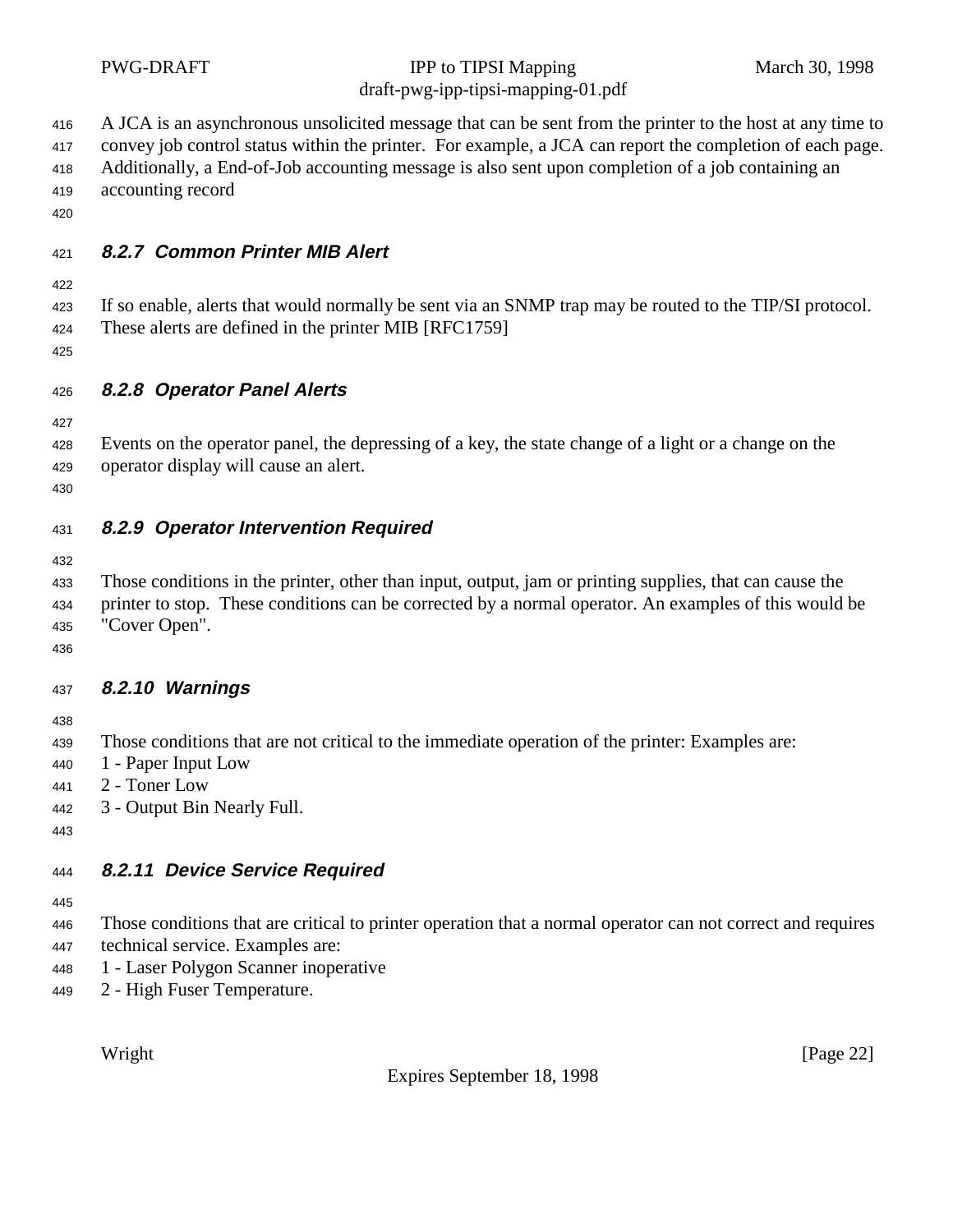450

#### 451 **8.2.12 Configuration Change**

452

- <sup>453</sup> Those conditions that are detected that change the current configuration of the printer. Examples are:
- <sup>454</sup> 1 Memory Board Failure resulting in reduced memory.
- <sup>455</sup> 2 Font Cartridge/Card has been removed.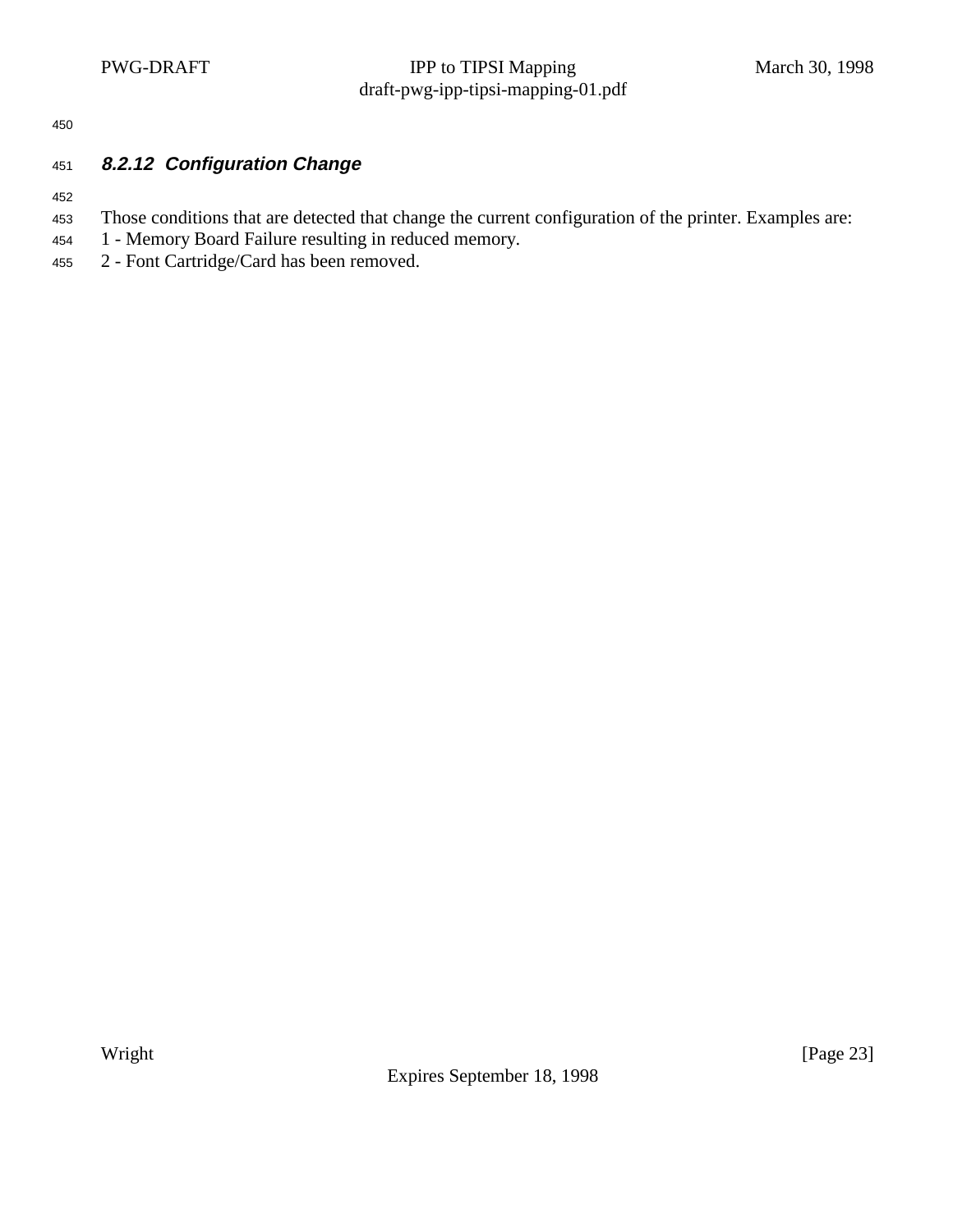# <sup>456</sup> **9. Security Considerations**

<sup>457</sup> This document does not address security.

Expires September 18, 1998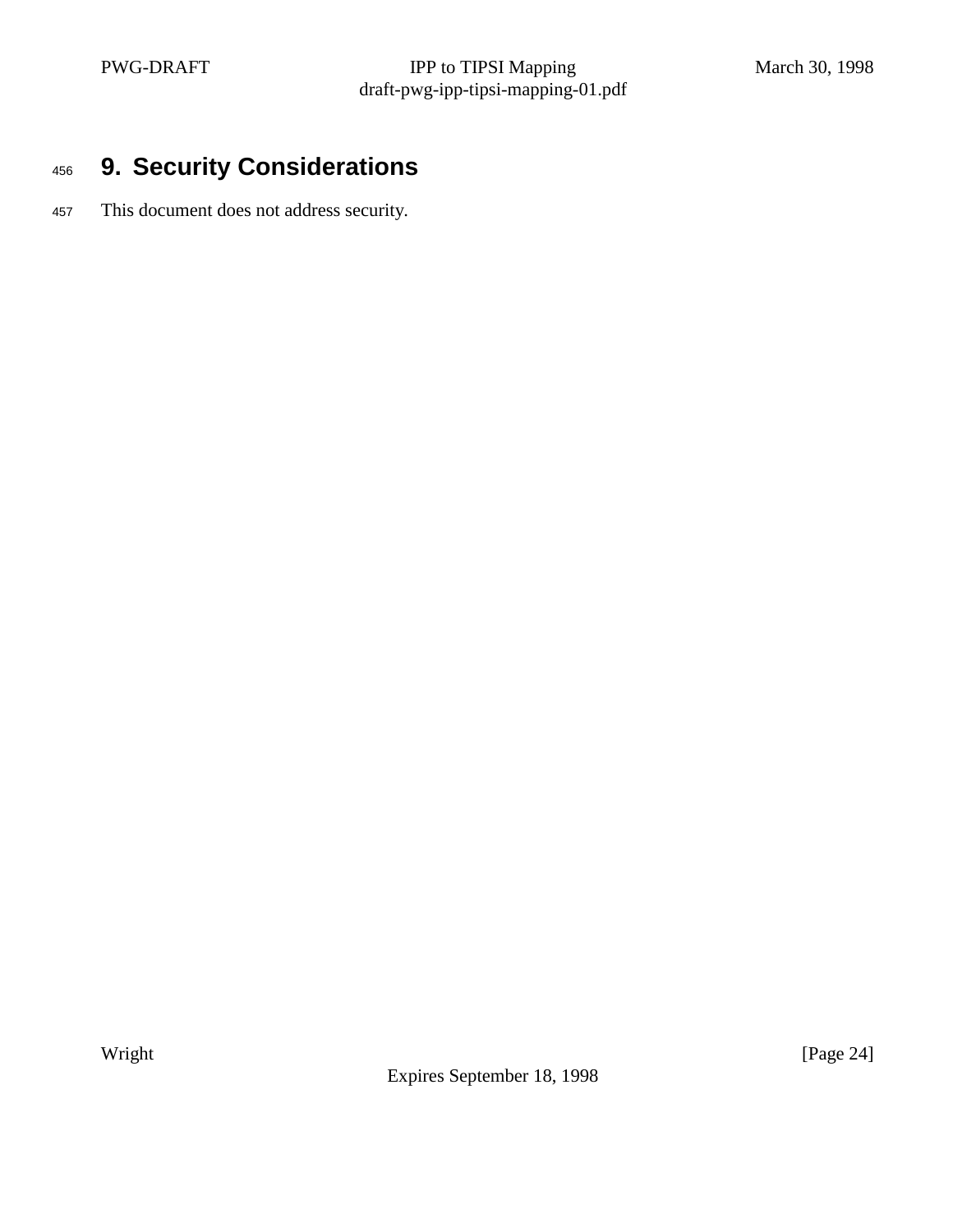## <sup>458</sup> **10. Internationalization**

<sup>459</sup> This document does not address internationalization. In most cases, TIP/SI returns information about

- <sup>460</sup> configuration and status in a bit encoded format. Strings returned by the printer supplement this bit
- <sup>461</sup> encoding and are encoded according to the character set and language available from the RDC:RS <sup>462</sup> command. If this information is not in the language desired by a client upstream from the server, it must
- <sup>463</sup> be internationalized by the server based upon the bit encoding.

Expires September 18, 1998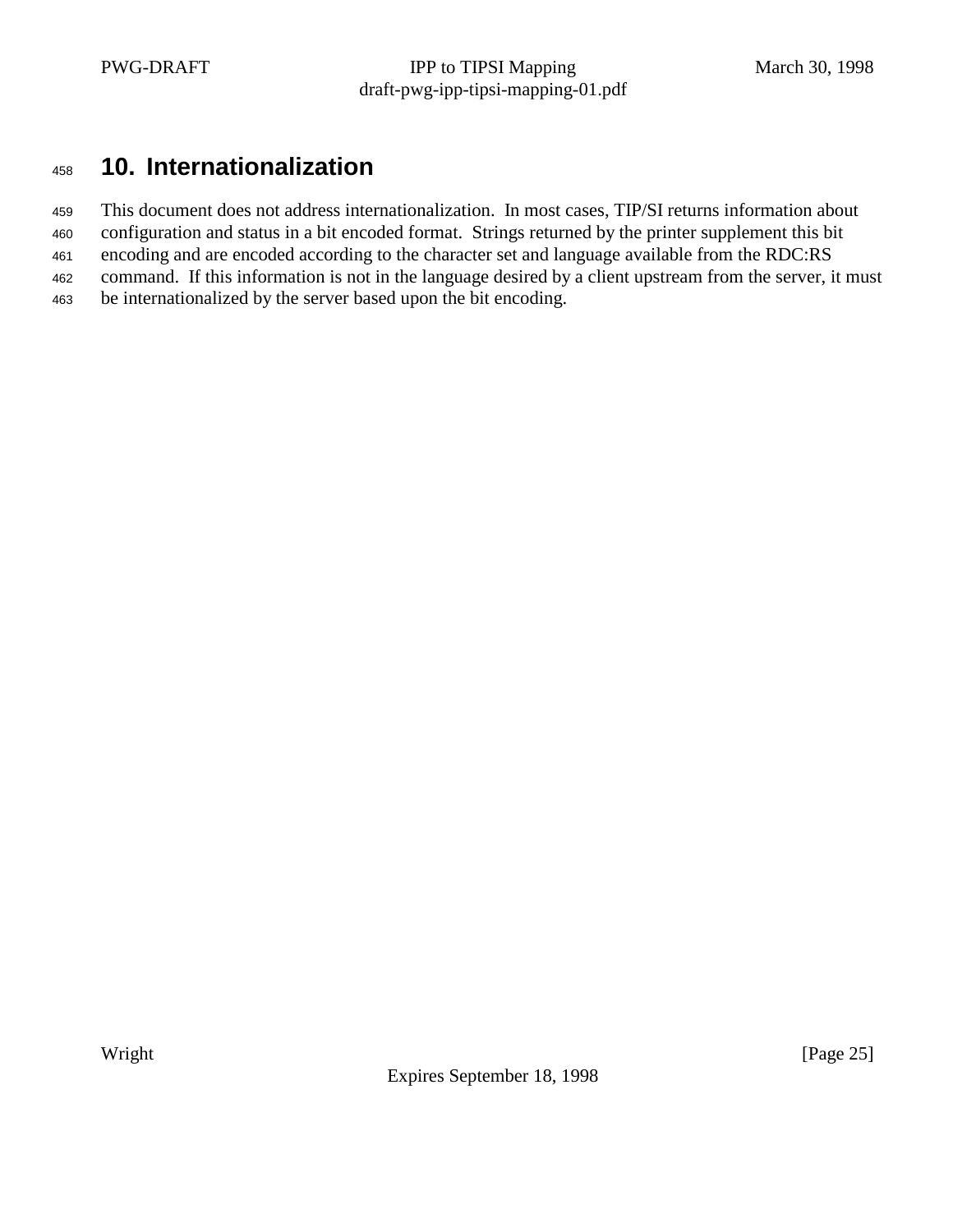# **11. Document References**

| 465 | [IEEE Std.1284.1-1997]                                                                               |
|-----|------------------------------------------------------------------------------------------------------|
| 466 | [TIP/SI]                                                                                             |
| 467 | IEEE Standard for Information Technology - - Transport Independent Printer/System Interface          |
| 468 | (TIP/SI), IEEE Computer Society, 20 October 1997.                                                    |
| 469 | $[IPP-MOD]$                                                                                          |
| 470 | Isaacson, S., Powell, P., Hastings, T., Herriott, R., deBry, R., "Internet Printing Protocol/1.0:    |
| 471 | Model and Semantics", draft-ietf-ipp-model-09.txt, January, 1998.                                    |
| 472 | $[IPP-PRO]$                                                                                          |
| 473 | Herriot, R., Butler, S., Moore, P., Tuner, R., "Internet Printing Protocol/1.0: Protocol             |
| 474 | Specification", draft-ietf-ipp-pro-05.txt, January, 1998.                                            |
| 475 | $[IPP-RAT]$                                                                                          |
| 476 | Zilles, S., "Rationale for the Structure and Model and Protocol for the Internet Printing Protocol", |
| 477 | draft-ietf-ipp-rat-02.txt, November, 1997.                                                           |
| 478 | $[IPP-RED]$                                                                                          |
| 479 | Wright, D., "Requirements for an Internet Printing Protocol", draft-ietf-ipp-req-.txt, November,     |
| 480 | 1997.                                                                                                |
| 481 | $[ISO10175]$                                                                                         |
| 482 | ISO/IEC 10175 Document Printing Application (DPA), June 1996.                                        |
| 483 | [PWG]                                                                                                |
| 484 | Printer Working Group, http://www.pwg.org.                                                           |
| 485 | [RFC1179]                                                                                            |
| 486 | McLaughlin, L. III, (editor), "Line Printer Daemon Protocol" RFC 1179, August 1990.                  |
| 487 | [RFC1759]                                                                                            |
| 488 | Smith, R., Wright, F., Hastings, T., Zilles, S., and Gyllenskog, J., "Printer MIB", RFC 1759,        |
| 489 | March 1995.                                                                                          |
| 490 | [RFC2119]                                                                                            |
| 491 | S. Bradner, "Key words for use in RFCs to Indicate Requirement Levels", RFC 2119, March              |
| 492 | 1997                                                                                                 |

Expires September 18, 1998

Wright [Page 26]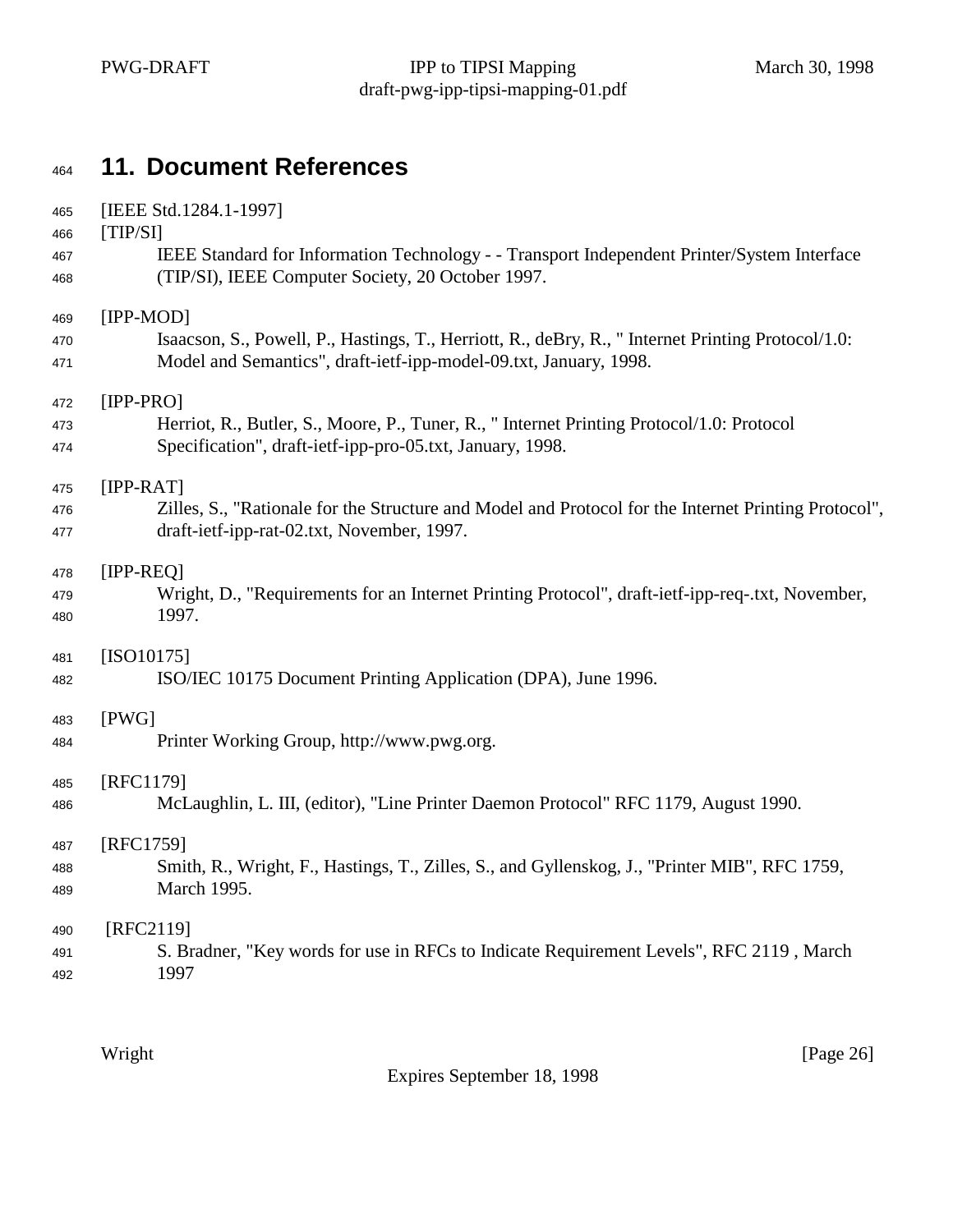# **12. Copyright Notice**

 This document and translations of it may be copied and furnished to others, and derivative works that comment on or otherwise explain it or assist in its implementation may be prepared, copied, published and distributed, in whole or in part, without restriction of any kind, provided that the above copyright notice and this paragraph are included on all such copies and derivative works. However, this document itself may not be modified in any way, such as by removing the copyright notice or references to the Printer Working Group or other organizations, except as needed for the purpose of developing printer and printing standards, or as required to translate it into languages other than English.

 The limited permissions granted above are perpetual and will not be revoked by the Printer Working Group or its successors or assigns.

This document and the information contained herein is provided on an "AS IS" basis and THE

PRINTER WORKING GROUP DISCLAIMS ALL WARRANTIES, EXPRESS OR IMPLIED,

INCLUDING BUT NOT LIMITED TO ANY WARRANTY THAT THE USE OF THE

INFORMATION HEREIN WILL NOT INFRINGE ANY RIGHTS OR ANY IMPLIED

WARRANTIES OF MERCHANTABILITY OR FITNESS FOR A PARTICULAR PURPOSE.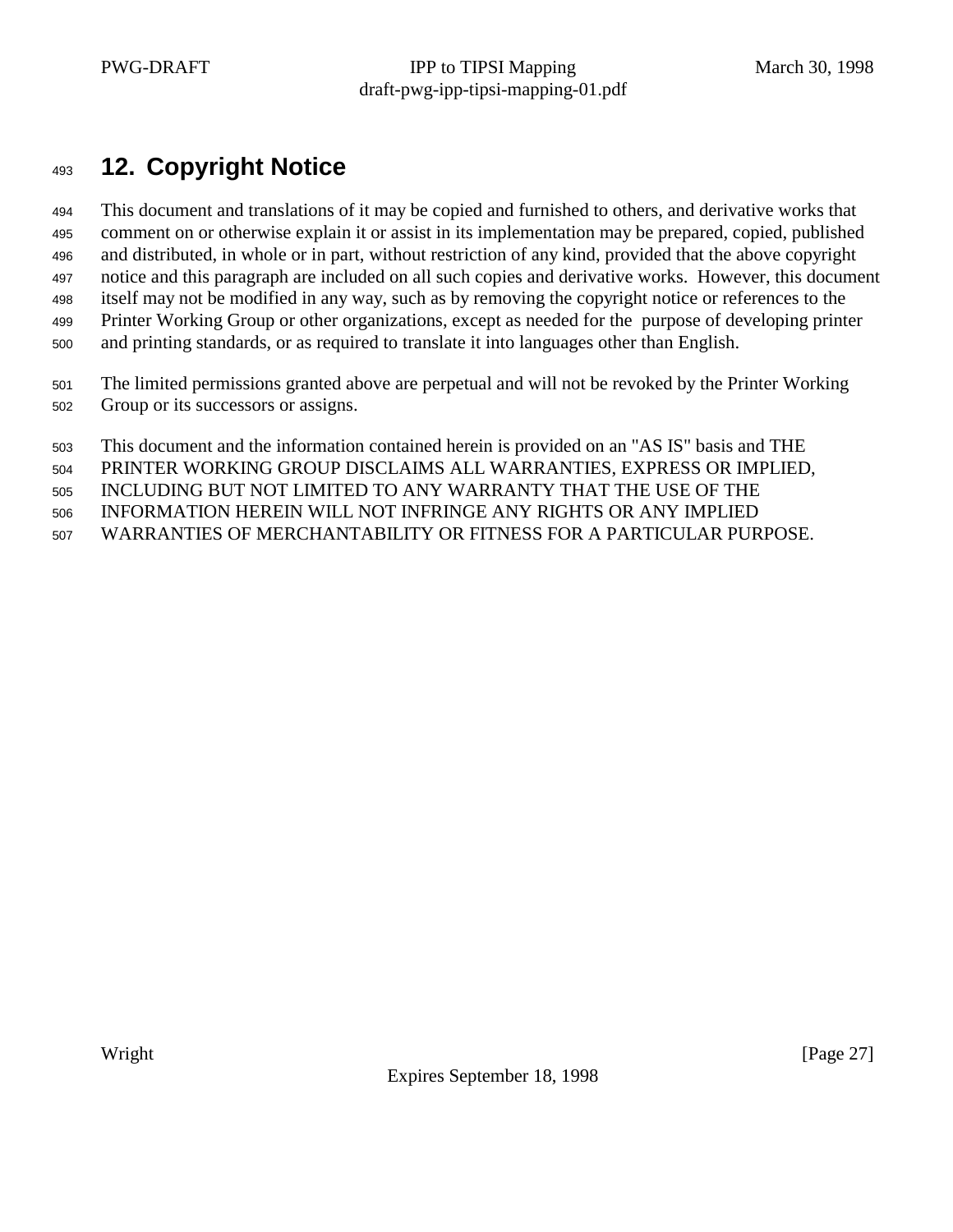# **13. Author's Address**

| 509 | Don Wright                   |
|-----|------------------------------|
| 510 | Lexmark International        |
| 511 | 740 New Circle Rd, C14/035-3 |
| 512 | Lexington, Ky 40550          |
| 513 |                              |
| 514 | Phone: 606-232-4808          |
| 515 | Fax: 606-232-6740            |

- e-mail: don@lexmark.com
- IPP Mailing List: ipp@pwg.org
- IPP Mailing List Subscription: ipp-request@pwg.org
- IPP Web Page: http://www.pwg.org/ipp/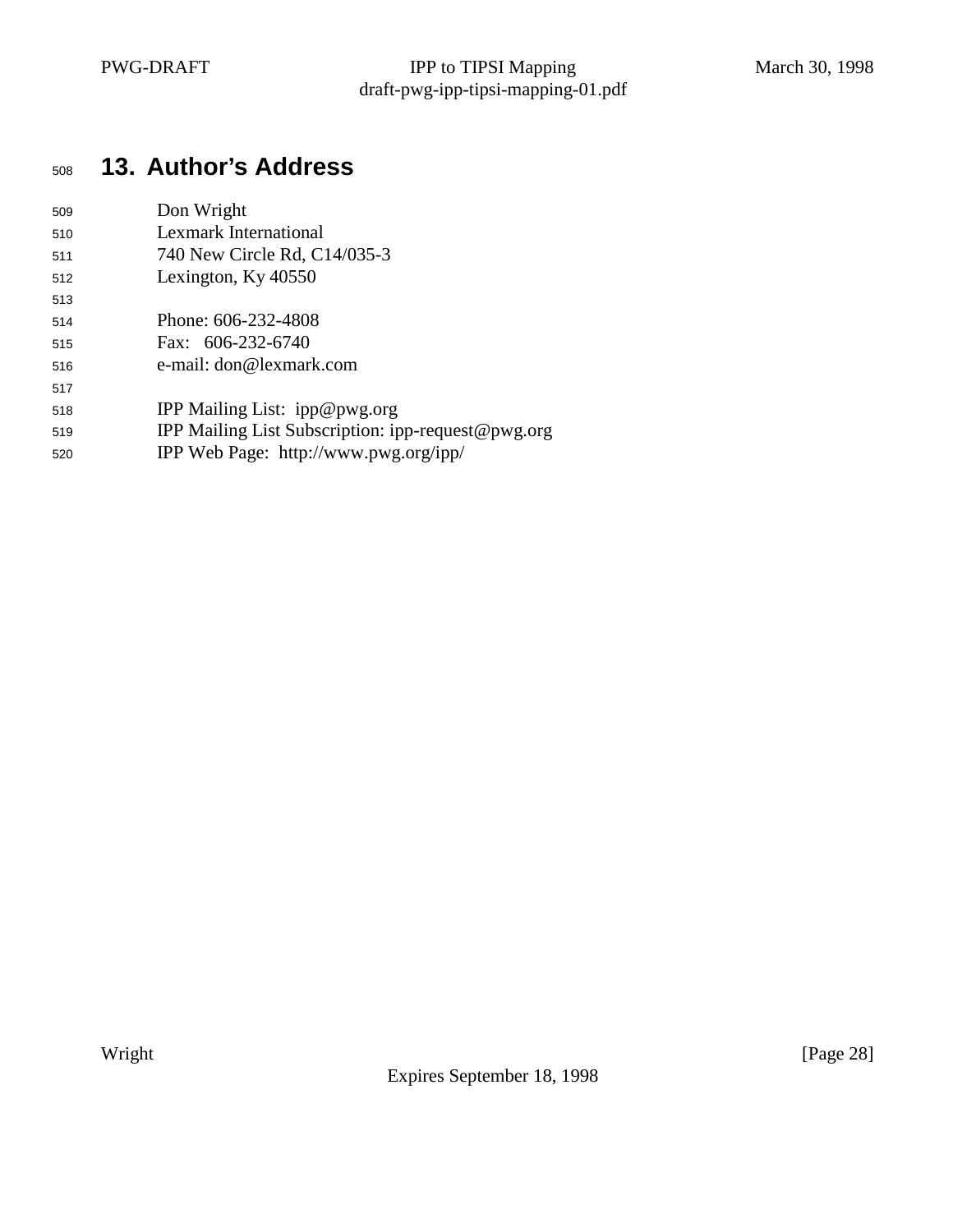# **14. APPENDIX A: Terminology**

This specification uses the terminology defined in this section.

#### 14.1 TIP/SI Commands

 IEEE Std. 1284.1-1994 defines a number of commands and response sequences. These commands are abbreviated in the standard in the form XXX:YYY where XXX is the command and YYY is the sub-command. The commands and responses are grouped into eight groups:

- 1. RDS Request Device Characteristics
- 2. RIC Request Interpreter Characteristic
- 3. PCC Printer Configuration Control
- 4. RDS Request Device Status
- 5. JC Job Control
- ♦ JC:SS Job Control, Start Session
- ♦ JC:ES Job Control, End Session
- ♦ JC:SJ Job Control, Start Job
- $536 \rightarrow JC: EJ Job Control$ , End Job
- 6. RLUC Request Logical Unit Characteristics
- 7. PVC Printer Variable Commands
- 8. ROP Remote Operator Panel
- 

#### 541 14.2 Other TIP/SI Abbreviations

♦ DSA – Device Status Alert

- 
- See the standard for a complete list of the sub-commands.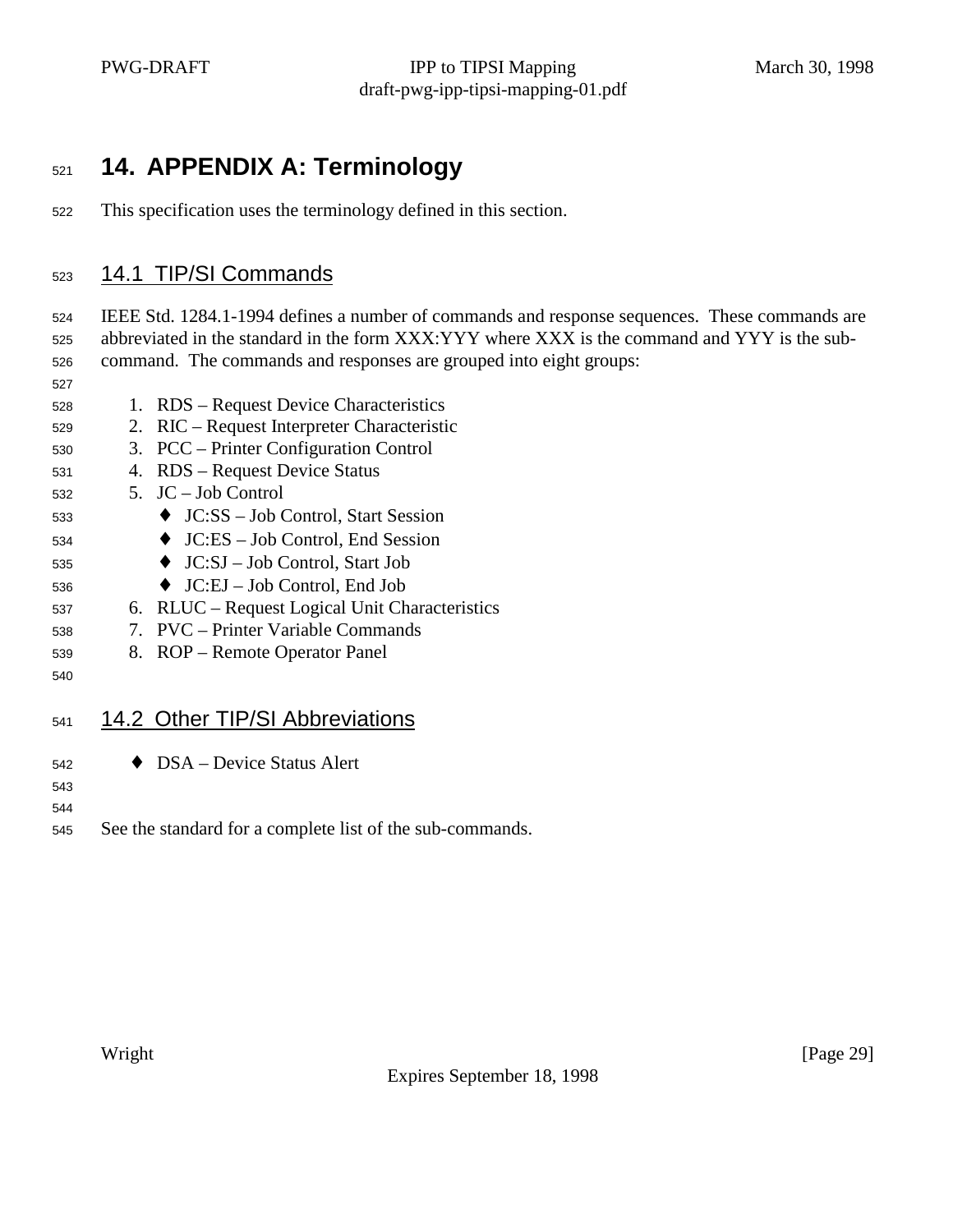# <sup>546</sup> **15. APPENDIX B: Supported Media**

<sup>547</sup> TIP/SI separates medium size from medium characteristics. Medium characteristics supported are:

- <sup>548</sup> Paper
- <sup>549</sup> Envelope
- <sup>550</sup> Transparency
- 551

<sup>552</sup> The following table compares the IPP medium sizes supported to those supported by TIP/SI:

| <b>IPP</b> Media Name | TIP/SI Media Name | Comments        |
|-----------------------|-------------------|-----------------|
| iso-a0                | $iso-a0$          |                 |
| iso-al                | iso-al            |                 |
| iso-a2                | iso-a2            |                 |
| iso-a3                | iso-a3            |                 |
| iso-a4                | $iso-a4$          |                 |
| iso-a5                | $iso-a5$          |                 |
| iso-a6                | iso-a6            |                 |
| iso-a7                | iso-a7            |                 |
| iso-a8                | iso-a8            |                 |
| iso-a9                | iso-a9            |                 |
| iso-a10               | $iso-a10$         |                 |
|                       | $iso-4a0$         | 1682mm X 2378mm |
|                       | iso-2a0           | 1189mm X 1682mm |
|                       | iso-Ra0           | 860mm X 1220mm  |
|                       | iso-Ra1           | 610mm X 860mm   |
|                       | iso-Ra2           | 430mm X 610mm   |
|                       | iso-SRa0          | 900mm X 1280mm  |
|                       | iso-SRa1          | 640mm X 900mm   |
|                       | iso-SRa2          | 450mm X 640mm   |
| $iso-b0$              | $iso-b0$          |                 |
| iso-b1                | iso-b1            |                 |
| $iso-b2$              | iso-b2            |                 |
| $iso-b3$              | $iso-b3$          |                 |
| $iso-b4$              | iso-b4            |                 |
| $iso-b5$              | $iso-b5$          |                 |
| $iso-b6$              | $iso-b6$          |                 |

Expires September 18, 1998

Wright [Page 30]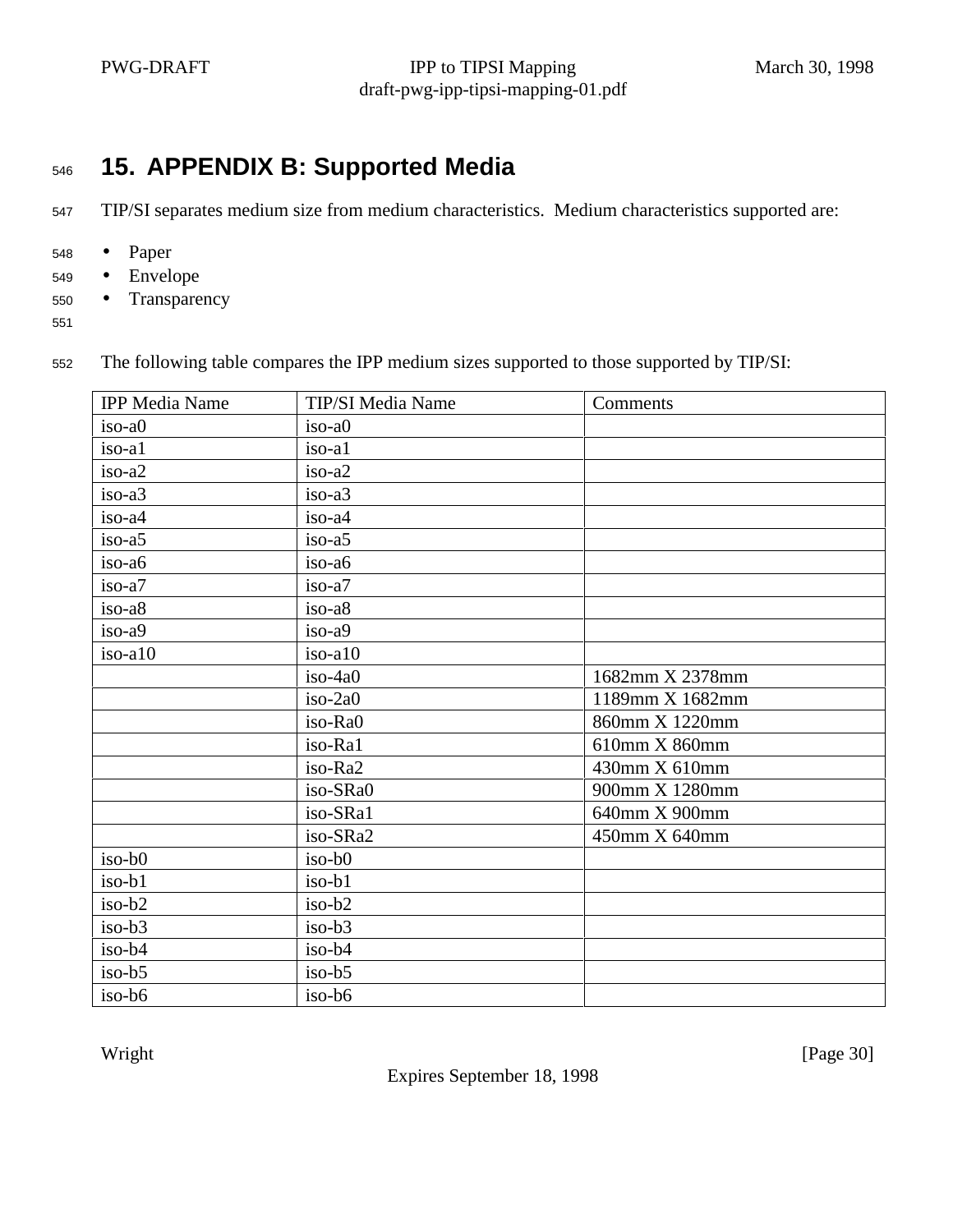| iso-b7                | iso-b7             |                 |
|-----------------------|--------------------|-----------------|
| iso-b8                | iso-b8             |                 |
| iso-b9                | $iso-b9$           |                 |
| $iso-b10$             | $iso-b10$          |                 |
| na-letter             | US-A               |                 |
| na-legal              | US-Legal           |                 |
| executive             | US-Executive       |                 |
| folio                 |                    |                 |
| invoice               | US-1/2 Letter      |                 |
| ledger                | $US-B$             |                 |
| quarto                |                    |                 |
|                       | $iso-c0$           | 917mm X 1297 mm |
|                       | iso-c1             | 648mm X 917 mm  |
|                       | $iso-c2$           | 458mm X 648 mm  |
| $iso-c3$              | $iso-c3$           |                 |
| iso-c4                | iso-c4             |                 |
| $iso-c5$              | $iso-c5$           |                 |
| $iso-c6$              | $iso-c6$           |                 |
|                       | $iso-c7$           | 81mm X 114 mm   |
|                       | $iso-c8$           | 57mm X 81 mm    |
| iso-b4-envelope       | iso-b4-envelope    |                 |
| iso-b5-envelope       | iso-b5-envelope    |                 |
|                       | iso-b6-envelope    | 125mm X 176 mm  |
|                       | iso-b6/c4 envelope | 125mm X 324 mm  |
| iso-c3-envelope       | iso-c3-envelope    |                 |
| iso-c4-envelope       | iso-c4-envelope    |                 |
| iso-c5-envelope       | iso-c5-envelope    |                 |
| iso-c6-envelope       | iso-c6-envelope    |                 |
|                       | iso-c7/6 envelope  | 81mm X 162 mm   |
|                       | iso-c7 envelope    | 81mm X 114 mm   |
| iso-designated-long   | iso-envelope-dl    |                 |
| $na-10x13$ -envelope  |                    |                 |
| na-9x12-envelope      |                    |                 |
| na-number-10-envelope | US-Envelope-10     |                 |
| na-7x9-envelope       |                    |                 |
| na-9x11-envelope      |                    |                 |
| na-10x14-envelope     |                    |                 |
| na-number-9-envelope  | US-Envelope-9      |                 |
| na-6x9-envelope       |                    |                 |

Expires September 18, 1998

Wright [Page 31]